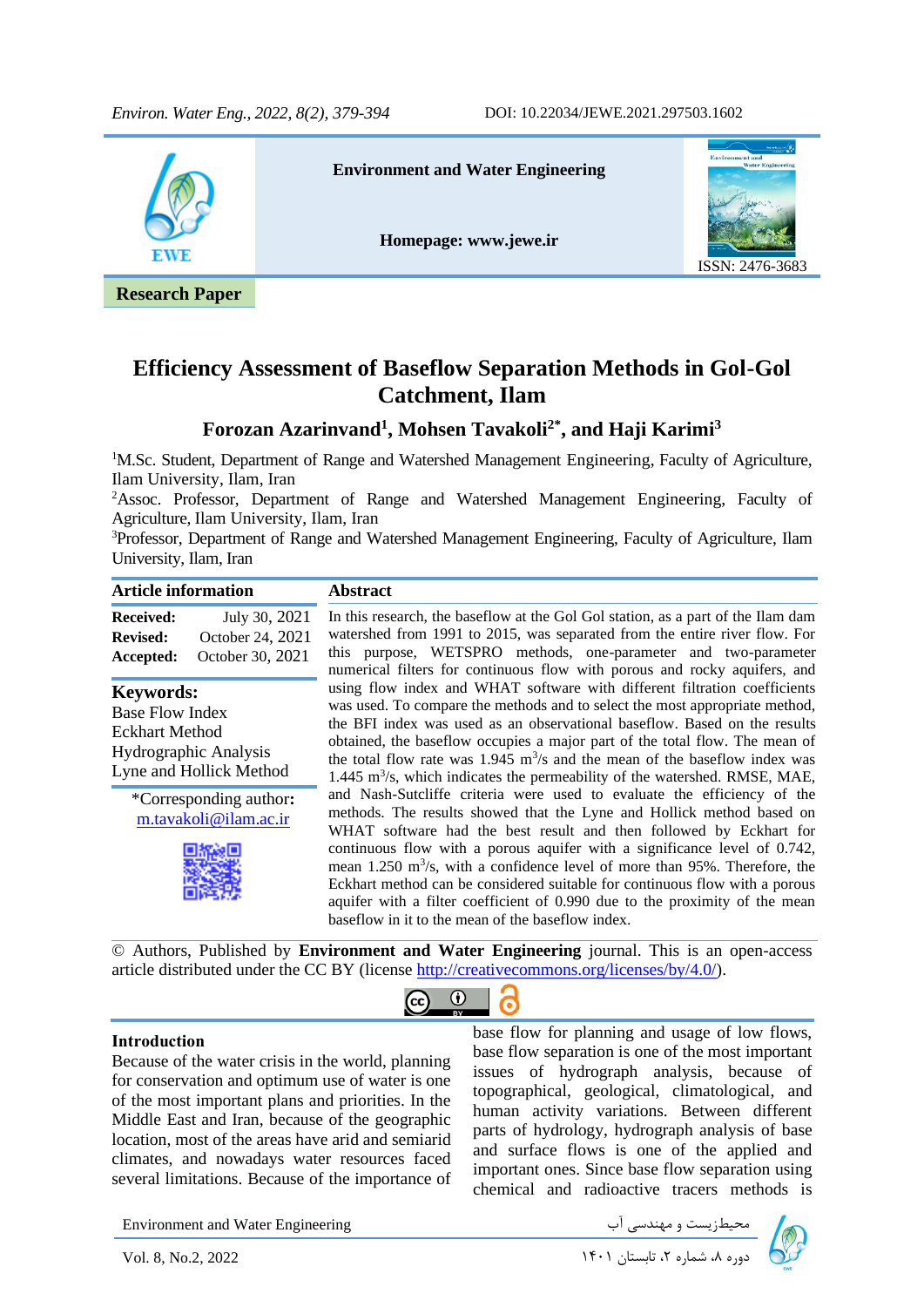costly and time-consuming, statistical models are common. Ilam dam as a source of fresh water for Ilam city is located at the outlet of the catchment, it has an important role in the drinking water supply. There are several methods for baseflow separation and in this study, some methods have been evaluated for this aim and the best method has been suggested for the Gol-Gol subcatchment as a part of the Ilam dam catchment and similar catchments.

### **Materials and method**

In the current study, baseflow has been separated at Gol-Gol station, as a part of the Ilam dam watershed over a 25-year period (1991-2015). To this end, WETSPRO methods, Lyne-Hollick based on flow index (LHBFI), Lyne-Hollick based on software (LHWHAT) Eckhart for the

perennial stream with porous aquifer based on flow index (EPBFI), Eckhart for the perennial stream with rocky aquifer based on flow index (ERBFI), Eckhart for the perennial stream with porous aquifer based on software (EPWHAT), Eckhart for the perennial stream with rocky aquifer based on software (ERWHAT) with different filtering coefficients have been used. Due to the lack of observed data of baseflow in the catchment, the BFI index was used as the observed baseflow for comparing the methods, and selecting the most appropriate ones. In the end, the performance of the applied methods was evaluated using graphical and statistical methods and techniques (Root Mean Square Error, Mean Absolute Error and Nash-Sutcliffe efficiency) for baseflow separation.

Table 1 The characteristic criteria of base flow by different methods using different filters

| Base flow $(m^3/s)$ |       |       |       |       |       |                      |                      | Method        |
|---------------------|-------|-------|-------|-------|-------|----------------------|----------------------|---------------|
| 0.9                 | 0.925 | 0.95  | 0.975 | 0.99  | 0.995 | Total flow $(m^3/s)$ | Statistical criteria |               |
| 1.582               | 1.546 | 1.49  | 1.369 | 1.21  | 1.14  | 1.945<br>Mean        |                      |               |
| 43.19               | 36.75 | 27.8  | 16.7  | 8.73  | 6.06  | 152.07               | Maximum              | <b>LHBFI</b>  |
| 0.013               | 0.013 | 0.013 | 0.01  | 0.01  | 0.01  | 0.013                | Minimum              |               |
| 1.5                 | 1.45  | 1.382 | 1.228 | 0.981 | 0.78  | 1.945                | Mean                 |               |
| 41.6                | 34.04 | 25.4  | 14.41 | 7.74  | 4.6   | 152.07               | Maximum              | <b>LHWHAT</b> |
| 0.013               | 0.013 | 0.013 | 0.013 | 0.013 | 0.013 | 0.013                | Minimum              |               |
| 0.484               | 0.483 | 0.481 | 0.479 | 0.47  | 0.46  | 1.945                | Mean                 |               |
| 13.11               | 10.87 | 8.46  | 5.17  | 2.65  | 1.7   | 152.07               | Maximum              | <b>ERBFI</b>  |
| 0.01                | 0.01  | 0.01  | 0.01  | 0.01  | 0.01  | 0.013                | Minimum              |               |
| 1.508               | 1.49  | 1.48  | 1.43  | 1.33  | 1.219 | 1.945                | Mean                 |               |
| 76.08               | 66.89 | 56.21 | 38.58 | 21.87 | 13.19 | 152.07               | Maximum              | <b>EPBFI</b>  |
| 0.01                | 0.013 | 0.013 | 0.013 | 0.013 | 0.013 | 0.013                | Minimum              |               |
| 0.481               | 0.48  | 0.47  | 0.47  | 0.43  | 0.385 | 1.945                | Mean                 |               |
| 13.59               | 10.82 | 8.46  | 5.17  | 2.64  | 1.684 | 152.07               | Maximum              | <b>ERWHAT</b> |
| 0.006               | 0.007 | 0.008 | 0.010 | 0.011 | 0.012 | 0.013                | Minimum              |               |
| 1.49                | 1.48  | 1.45  | 1.39  | 1.25  | 1.105 | 1.945                | Mean                 |               |
| 74.86               | 65.52 | 55.15 | 36.78 | 19.97 | 12.07 | 152.07               | Maximum              | <b>EPWHAT</b> |
| 0.012               | 0.012 | 0.012 | 0.012 | 0.012 | 0.012 | 0.013                | Minimum              |               |



Fig. 1 A sample of base flow separation by Eckhart method using different filters and rocky aquifer

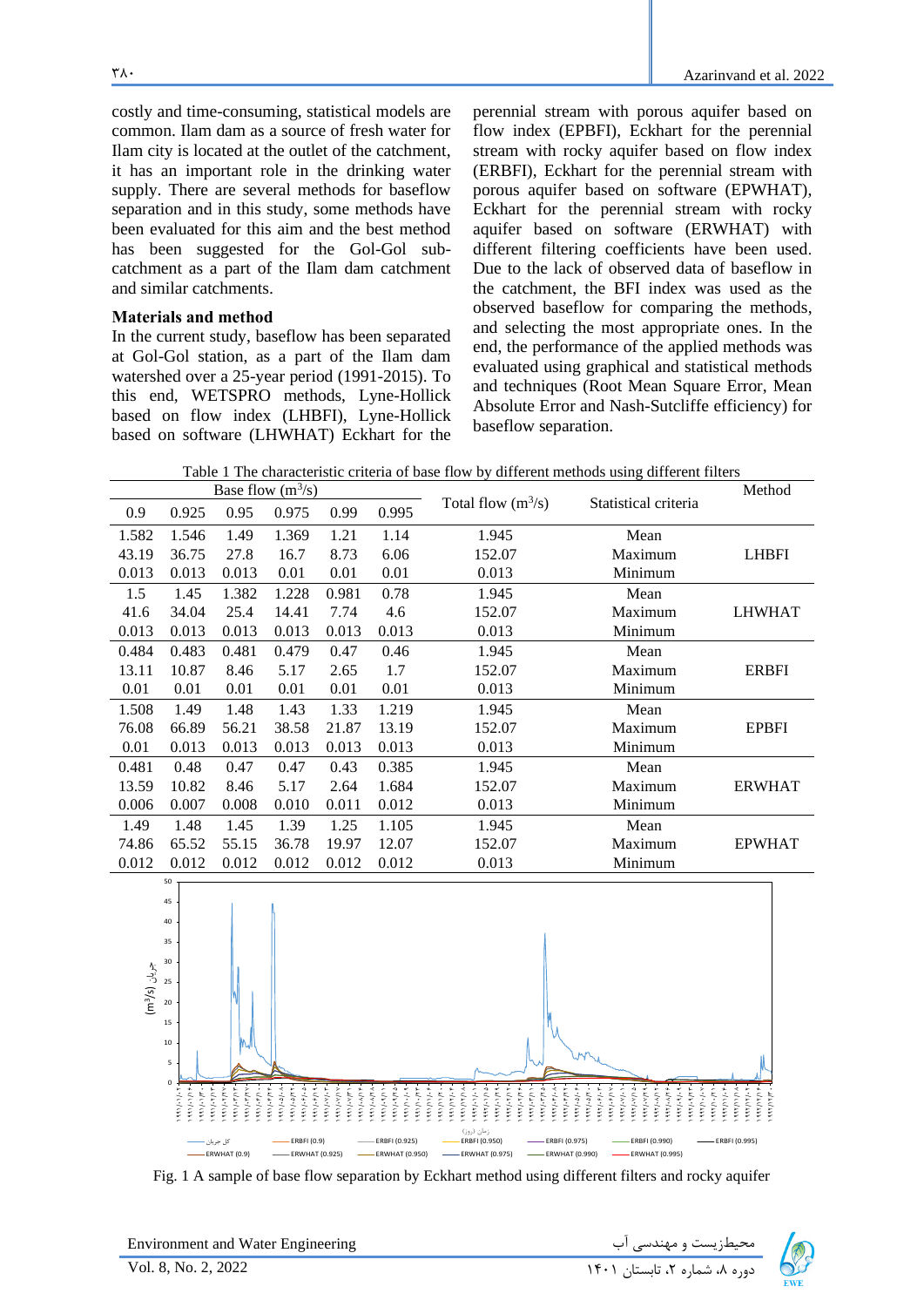### **Results**

Results indicated that the base flow in this basin comprises a large portion of the total flow. Results also show that in the studied catchment, the mean total flow has been calculated as 1.945 m<sup>3</sup> /s while, the average baseflow index was calculated as  $1.245 \text{ m}^3\text{/s}$  showing a permeable condition in the catchment. In this research RMSE, MAE, and Nash-Sutcliffe criteria have been used for statistical evaluation of the efficiency of the methods . The results revealed that the LHWHAT method with a coefficient of 0.975 and the Eckhart method for porous aquifer (WHAT) with a 0.990 coefficient, with a significance level of 0.742, a mean of 1.250, with a confidence level greater than 0.095 had the best results. Table1 shows the characteristic criteria of base flow by different methods using different filters. Moreover, Fig. 1 dipcts a sample of base flow separation by Eckhart method using different filters and rocky aquifer.

### **Conclusion**

Baseflow as the amount of water which flows all of the times, it is important for environmental engineers and also for water resources managers, and need more attentions. Referring other related studies, methods for baseflow separation are different and every catchment has specific condition which need to be investigated to specify suitable method of baseflow separation. As the main result of this research, it can be concluded that the EPWHAT method with a coefficient of 0.990, because of the closeness of mean base flow  $(1.25 \text{ m}^3/\text{s})$  to mean base flow index, can be introduced as an appropriate method for baseflow separation in Gol-Gol and other similar catchments. Therefore, base flow separation and calculation of its contribution can be considered in river flow regime and surface water utilization.

### **Acknowledgment**

This research has been done as a part of the Watershed Management Research core of Research deputy at Ilam University and we would like to thank them. The Regional Water Company of Ilam is sincerely thanked for providing the required discharge data.

### **Data Availability**

The data of this research was obtained from the Regional Water Compant of Ilam.

### **Conflicts of Interest**

The authors of this article declared no conflict of interest regarding the authorship or publication of this article.

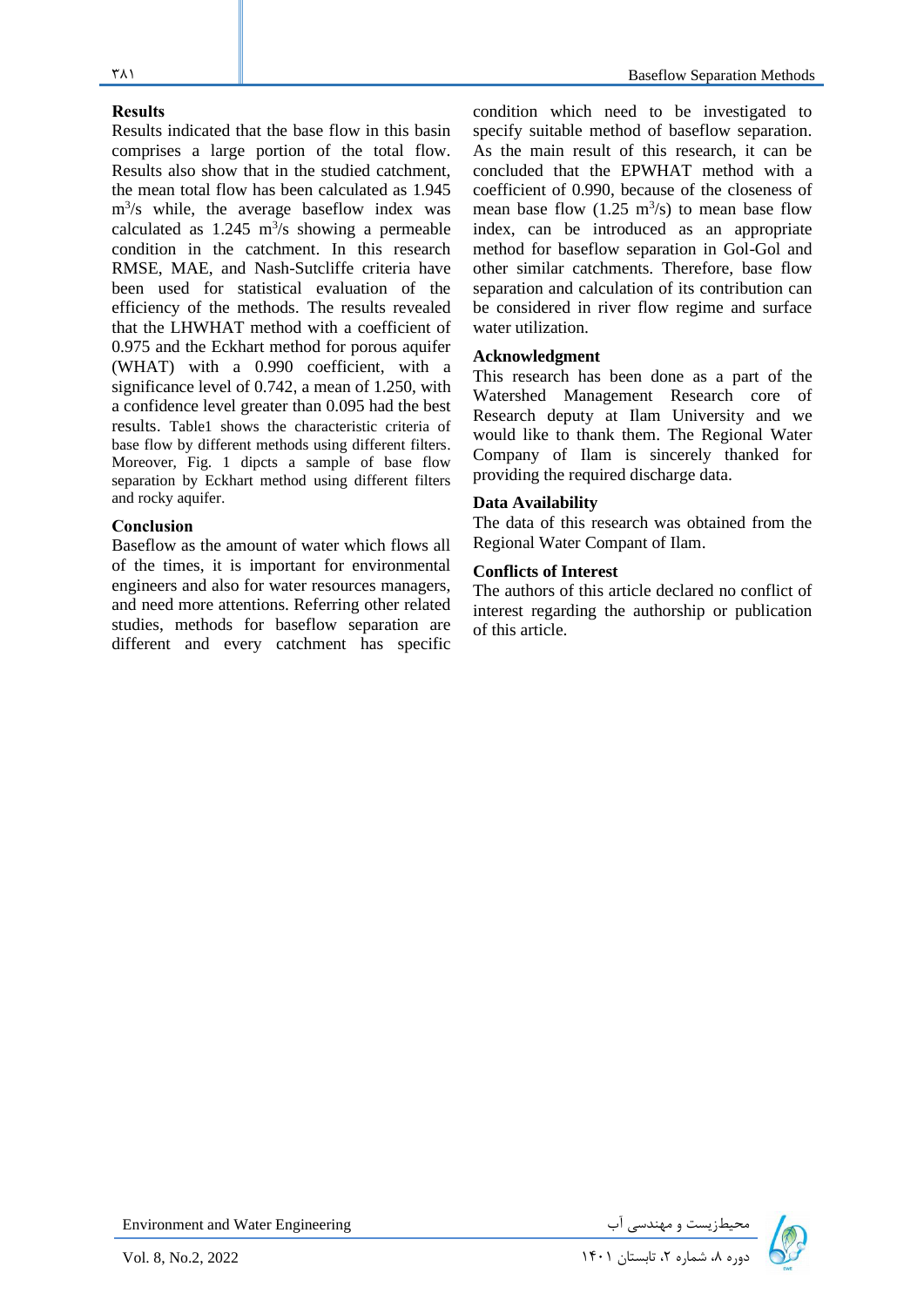### دوره ۸، شماره ۲، صفحات: ۳۷۹-۳۷۹ . TY۹-۳۹۴ . 2021.297503.1602



## **ارزیابی کارایی روشهای جداسازی جریان پایه در حوضه آبخیز گل گل، ایالم**

## **، محسن توکلی <sup>1</sup> فروزان آذرینوند و حاجی کریمی 2\* 3**

<sup>ا</sup>دانشجوی کارشناس ارشد، گروه مهندسی مرتع و آبخیزداری، دانشکده کشاورزی، دانشگاه ایلام، ایلام، ایران <sup>۲</sup>دانشیار، گروه مهندسی مرتع و آبخیزداری، دانشکده کشاورزی، دانشگاه ایلام، ایلام، ایران استاد، گروه مهندسی مرتع و آبخیزداری، دانشکده کشاورزی، دانشگاه ایلام، ایلام، ایران

### **چکیده اطالعات مقاله**  در این پژوهش آبپایه در ایستگاه گل گل، بهعنوان بخشی از حوضه آبخیز سد ایلام از سال 1991 تا 2015 از یان رودخانه تفکیک شد. بدین منظور روش های WETSPRO، فیلتر عددی یک $_2$ امتری و دوپارامتری برای جریان دائمی با آبخوانهای متخلخل و سنگی و با استفاده از شاخص جریان و نرمافزار WHAT با ضرایب فیلترینگ مختلف، مورداستفاده قرار گرفتند. برای مقایسه روش ها و انتخاب مناسب ترین روش از شاخص BFI بهعنوان آبپایه مشاهداتی استفاده شد. ب اساس نتایج بهدستآمده، آب پایه بخش عمده ای از ریان را به خود اختصاص داده است. بهطوریکه میانگین کل جریان ۱/۹۴۵ m<sup>3</sup>/s و میانگین شاخص جریان پایه ۱/۲۴۵ m<sup>3</sup>/s بدست آمد که نشان از نفوذپذیر بودن آبخیز دارد. برای ارزیابی کارایی روشها از معیارهای MAE ،RMSE و Nash-Sutcliffe استفاده شد. نتایج نشان داد که روش Lyne and Hollick بر اساس نرمافزار WHAT بهترین نتیجه و سپس Eckhart برای جریان دائمی با آبخوان متخلخل با سطح معناداری ۰٬۷۴۲ میانگین ۰۱/۲۵۰ m<sup>3</sup>/s با سطح اطمینان بیشتر از ۹۵٪ بهترین نتیجه را داشتند. بنابراین، میتوان روش Eckhart را برای جریان دائمی با آبخوان متخلخل با ضریب فیلتر ۰/۹۹۰ بهدلیل نزدیک بودن میانگین جریان پایه در آن به میانگین شاخص جریان پایه، مناسب در نظر گر فت. **واژه های کلیدی**: تحلیل هیدروگرا روش اكهارت روش لین – هولیک شاخص جريان پايه **\* نویسنده مسئول:**

# **تاریخ دریافت:** ]1400/05/08[ **تاریخ بازنگری:** ]1400/08/02[ **تاریخ پذیرش:** ]1400/08/08[

m.tavakol[i@ilam.ac.ir](mailto:tmohsen2010@hotmail.com)



## **-1 مقدمه**

مدیریت منابع طبیعی، پایه و اساس توسعه پایدار بوده و از این دیدگاه، مدیریت منابع آب در کشوری مثل ایران که در منطقه پرتنش و کمآب خاورمیانه قرار دارد، اهمیت زیادی دارد. ب اساس آمار، دوسوم از پهنه شور دارای آب وهوای خشک و نیمهخشک است و امروزه مدیریت منابع آب کشور به خاطر خشکسالی با محدودیتهایی روبرو است ( Rezaei 2007 .al et Tavabea . ب اساس تع یف، آبپایه قسمتی از

جریان رودخانه است که از منابع آب زیرزمینی و یا دیگر . منابع تأخیری سرچشمه میگیرد ( .Tallaksen et al 2004 . ب این اساس هیدرولوژیستها استفاده از یان آب زیرزمینی، جریان حداقل و نفوذ نیافته را جریان نشتی آب و Rare Bidaki et al. ) جریان پایدار نامگذاری کردهاند 2019). از طرف دیگر جریان پایه بهعنوان جریان رودخانه حاصل از آبهای زیرزمینی و سایر منابع ذخیرهشده، تعریف



Environment and Water Engineering دیگرزیست و مهندسی آب معیطرزیست و مهندسی آب معیطرزیست و مهندسی آب<br>Vol. 8, No.2, 2022 .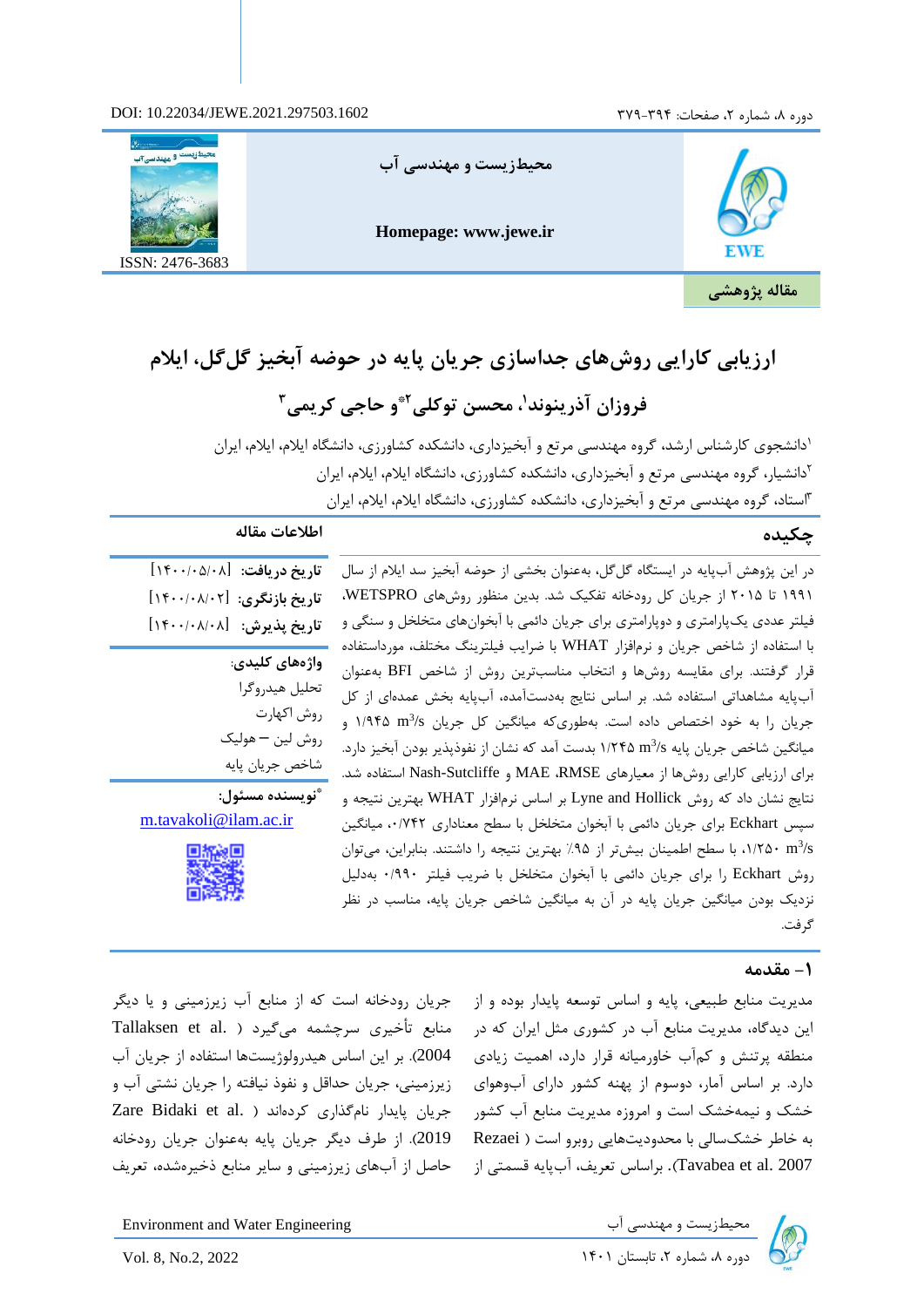میشود (2017 .Bosch et al.). آبپایه در رودخانه از نظر مکانی و زمانی تحت تأثیر عوامل مختلفی ازجمله زمین-شناسی، توپوگرافی، شرایط آبوهوایی و فعالیتهای انسانی، متغیر است (Smakhtin 2001). بنابراین درک تغییرات زمانی در جریان پایه برای مدیریت پایدار منابع آب بسیار مهم است. اگرچه جریان در فصل خشک به میزان قابل توجهی کاهش مییابد و در بعضی از رودخانهها به صفر نزدیک میشود، اما این آب برای موجوداتی که به آن وابسته هستند، میتواند منبع حیاتی مهمی برای بقا باشد. برآورد میزان مشار ت آبهای زی سطحی در آبهای سطحی در یک حوضه آبخیز برای فعالیتهای گستردهای ازجمله برنامه– ریزی زمانهای کم آبی و خشکسالی، بررسی وضعیت بوم-سازگان، برنامهریزی نیازمندیهای آب شرب، مباحث آلودگی آب رودخانه و چگونگی پخش آلودگی از این ط یق موردنیاز  $Kazemi$  et al.  $2017$ ). بوده و از ضروریات است

روشهای زیادی برای بررسی جریان پایه وجود دارد که می-توان به دو دسته روش های سنتی و میدانی و روشهای گرافیکی طبقهبندی نمود. روشهای سنتی شامل تجزیهوتحلیل هیدروگراف (جداسازی جریان پایه)، ( Mei 2015 Anagnostou and ، آنالیز ف انس Chimtengo 2014 .al et ، نقشهب داری هیدروژئولوژیکی Bloomfield 2009 .et al. 2009)، مدلسازی و تعادل جرم ( Capesius and 2012 Arnold است. به دلی وقتگی و هزینهب بودن روشهای میدانی، بیشتر از روشهای گرافیکی و خودکار استفاده میشود 1999 Allen and Arnold . در بسیاری از پژوهشهای روش تحلیل هیدروگراف کاربرد بیشتری داشته، جریان پایه را از دادههای جریان رودخانه موجود جدا می کنند و تخمین جریان پایه را بدون نیاز به مدلسازی پیچیده، با استفاده از ویژگی های خاک انجام میدهند (Kelly et al. 2019). یکی از مهمترین مشخصههای هیدروژئولوژیکی ه در پژوهشهای مختلف ب آن تأ ید شده، شاخص جریان پایه (BFI) ابهعنوان نسبت بدون بعدی است که از نسبت دبی پایه به دبی کل جریان سطحی برای ه مقطع زمانی یا دوره آماری بهدست میآید Nathan . and McMahon 1990

در زمینه تفکیک جریان پایه پژوهشهای داخلی و خارجی متعددی صورت گ فته است؛ در پژوهشی از روشهای حداق

<sup>2</sup>Lyne-Hollick <sup>3</sup>Eckhardt

Environment and Water Engineering

دوره ،8 شماره ،2 تابستان 1401 2022 .2,No 8, .Vol

محلی و روش فیلتر عددی یکپارامتره و دوپارامتره بهمنظور ب آورد دبی پایه یان روزانه تعدادی از رودخانههای استان آذربایجان غربی در یک دوره Y۱ yr استفاده شده است که نتایج نشان داد که روش فیلتر عددی دوپارامتره ازلحاظ هیدرولوژیکی انعطافپذیرتر از دیگر روشها است ( Taimori et al. 2012). درحالی که در مطالعهای دیگر به بررسی و مقایسه روشهای جداسازی جریان پایه رودخانه و تغییرات فصلی آن در تعدادی از آبخیزهای استان اردبی با استفاده از روشهای ترسیمی شامل محدوده زمانی ثابت، محدوده زمانی جابهجاشونده و حداقل محلی، روشهای فیلتر دیجیتال برگشتی شامل الگوریتم یکپارامتره، دوپارامتره و … پرداخته شده که نتایج آنها نشان داد که روشهای ترسیمی و فیلتری با تحلیل فروکش، روش تفکیک فیلتری الگوریتم یکپارامتره با ضریب کارایی ۰/۸۴ مناسبترین روش در این آبخیز است (2017 .Mehri et al). اخیراً نیز در مطالعهای دیگر به مقایسه روشهای جداسازی آبپایه از رواناب مستقیم در حوضه آبخیز دورود با استفاده از روشهای PART، فیلتر عددی برگشتی یکپارامتره (لین - هولیک<sup>۲</sup>) و دوپارامتره (اکهارت۳) با فیلترهای ۱٬۹۲۵٬۰/۹۲۵٬۰/۹۲۵ و 0/99 پ داخته شده ه نتایج نشان داد ه روش لین هولیک با فیلتر ۱۹۷۵۰ بهترین روش برای جداسازی آبپایه از . Zare Bidaki et al. 2019 است مستقیم رواناب همچنین در ٢٢ حوضه آبخیز در هند آبپایه از جریان کل با استفاده از روش فیلتر عددی برگشتی تفکیک شده که نتایج نشان داد که مدلها بهصورت منطقی آبپایه را با خطاهای نسبی (RE) در محدودهای از صفر تا ۳۰٪ تخمین میزنند، به ز در یک آبخیز ه RE آن در طول دورهی اعتبارسنجی %50 بود 2013 .al et Ahiablame . در ب خی پژوهش ها از روش های فیزیکی نیز جهت تفکیک جریان پایه استفاده شده است که در این مورد ( Mei and Anagnostou 2015) در مطالعه خود جهت تفکیک هیدروگراف، از اطلاعات بارش و رواناب با داده کم پرداختند که نتایج نشان داد تفکیک آبپایه در مدتزمان طولانی و تغییرات آن وابسته به تغییرات حوزه آبخیز است. در حوزههای آبخیز کشورمان نیز در این زمینه پژوهشهایی انجام شده است.در مطالعهای به بررسی روشهای حداقل محلی، بازه زمانی متحرک، بازه زمانی ثابت، فیلتر عدد برگشتی یکپارامتره و



<sup>&</sup>lt;sup>1</sup>Base Flow Index (BFI)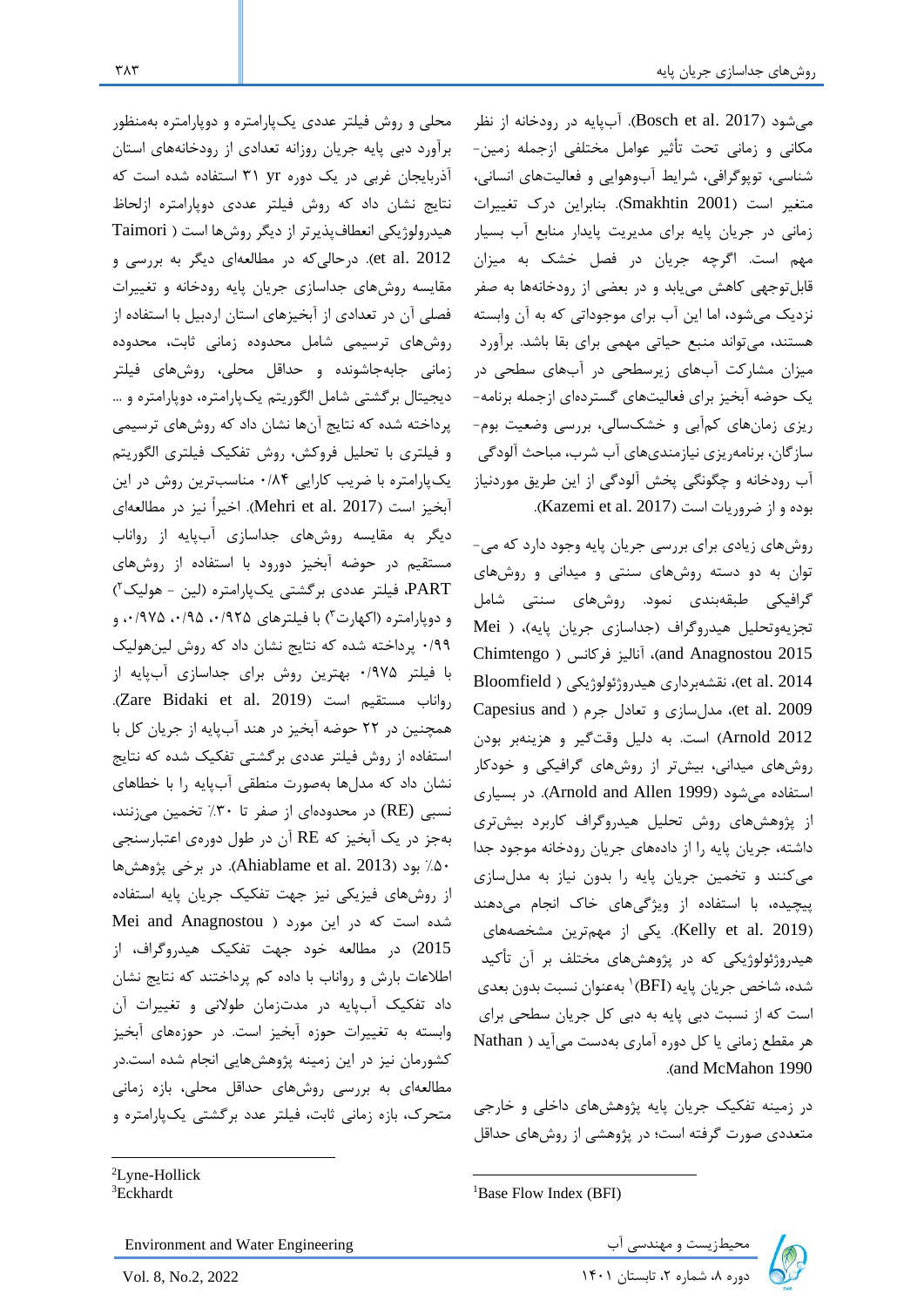جریان پایه را در آبخیز گلگل بهعنوان یکی از سرشاخههای اصلی آبخیز سد ایلام را نشان میدهد. با توجه به وجود روشهای مختلف در تفکیک جریان پایه از جریان کل، هدف از این پژوهش استفاده از چندین روش برای تفکیک جریان پایه رودخانه گلگل با ضرایب مختلف فیلترینگ جهت تعیین بهترین روش تفکیک جریان پایه در حوضه أبخیز موردمطالعه است تا بتوان مناسبت ین روش را در منطقه معرفی نمود. **-2 مواد و روشکار** 

# **-1-2 منطقه مورد مطالعه**

حوضه آبخیز گل گل یکی از زیر حوضههای اصلی سد ایلام با مساحت حدود ۲۴۹۵۰ ha است که در شهرستانهای ایلام و ملکشاهی و در موقعیت جغرافیایی بین '۲۶° ۴۶° تا '۴۹° ۴۶° طول ش قی و 24′ 33° تا 44′ 33° ع ض شمالی واقع شده است. ازنظر هیدرولوژیکی این زیر حوضه یکی از سرشاخههای تأمین کننده آب سد ایلام بوده که شکل (۱) موقعیت حوضه آبخیز را در ایران و ایلام نشان میدهد. حداکثر ارتفاع حوضه m 2605 و حداق ارتفاع آن m 1052 از سطح دریا می- باشد. متوسط بارش در حوضه آبخیز موردمطالعه ب اساس ایستگاههای مو ود در منطقه، حدود mm 456 است و دول 1 خصوصیات بارش ایستگاههای محدوده را نشان میدهد. متوسط ارتفاع m 1828 و شیب متوسط حوضه %20 است و یان مو ود در رودخانه بهصورت دائمی بوده و دبی متوسط سالانه حوضه حدود ۱/۹ m $^3$ /s است که عمده آن در فصول پ آبی از حوضه خارج میشود. همچنین ب اساس مطالعات انجام شده، آبخیز موردمطالعه پتانسی وقوع جریان های حداقل و حداکثر را دارد ( .Tavakoli et al 2018 . وضعیت زمینشناسی منطقه نشان میدهد ه حوضه آبخیز موردمطالعه در زاگرس چینخورده در بخش غربی کشور، از شرق به زون سنندج –سیرجان و زاگرس مرتفع، از شمال به زون سنندج-سیرجان و از جنوب به زون مکران محدود میگردد. لیتولوژی غالب منطقه شامل آهک دولومیتی و مارنی، آهک رسی-مارن، آهکرسی و شیل-مارن، گچ، آهکرسی و انیدریت و رسوبات آبرفتی کواترنر میباشد. عناص تکتونیکی مو ود در حوضه آبخیز شام چینخوردگیها، گسلها، شکستگیها و درزهها میباشند که امتدادهای متفاوتی داشته و منطقه را فعال نمودهاند . در این

دوپارامتره جهت جداسازی دبی پایه چهار ایستگاه هیدرومتری حوضه رودخانه کرج پرداخته شده است Kazemi and ) همچنین . (Soltani and Soltani 2018) 2017) Fourod در پژوهشی با استفاده از دادههای یان روزانه، شاخص و مقدار یان پایه 19 ایستگاه آبسنجی استان کرمان را با استفاده از روش فیلتر رقومی برگشتی دوشاخصه استخراج كردند. آنها پس از محاسبه عوامل اقلیمی و توپوگ افی، با استفاده از روش آزمون تحلی عاملی از بین ۱۱ پارامتر مؤثر در شاخص جریان پایه، شش عامل مؤث را انتخاب نمودند. ب اساس نتایج بهدستآمده، از بین عوامل موردبررسی، روش رگرسیونهای چندمتغیره بهعنوان بهترین برآورد كننده شاخص جریان پایه رودخانهها تشخیص داده شدند. در زیر حوضههای کرخه، شاخص جریان پایه با استفاده از جریان روزانه و ماهیانه به روشهای حداقل محلی، فواصل ثابت، فواصل متحرک، فیلتر رقومی برگشتی یک-پارامتره، فیلتر رقومی برگشتی دوپارامتره و فیلتر رقومی ب گشتی لینهولیک استخ اج و نتایج را نیز با استفاده از معیارهای مختلف آماری تحلیل نمودند. نتایج نشان داد که حداقل خطای نسبی داده ماهانه نسبت به روزانه، به روش فیلتر رقومی برگشتی دوپارامتره و بیشینه آن به روش لین-هولیک تعلق دارد. درنهایت، روش فیلتر رقومی دوپارامتره به دلیل خطای نسبی کم، کمینه میانگین مطلق خطا و ریشه میانگین مربعات خطا بهعنوان روشهای مناسب برای استخ اج یان پایه با استفاده از دادههای ماهانه در غیاب دادههای مناسب روزانه، شناخته شد ( .Kazemi et al 2017 . در پژوهشی دیگ ، آمار 11 ایستگاه آبسنجی حوضه کرخه انتخاب و روند تغییرات جریان در طی ماههای سال را ترسیم و خشکترین ماه سال تعیین شد. در مرحله بعد واسنجی شش الگوریتم رقومی ب گشتی را با استفاده از داده - های درازمدت خشکت ین ماه سال انجام و پس از بهدست آوردن پارامترهای بهینه مدلها، تفکیک جریان پایه برای کل دوره انجام دادند. نتایج نشان داد که قسمت اعظم جریان رودخانه در این منطقه، مربوط به جریان پایه است که بیش از %63 منابع آبهای زی سطحی را به خود اختصاص داده است. بر اساس نتایج، کمترین خطا مربوط به روش لین-هولیک و بیشترین خطا، مربوط به فیلتر رقومی یکپارامتره . Kazemi and Porhemat 2020 میباشد

وجود سد ایلام، بهعنوان منبع تأمین آب شرب شهر ایلام در پاییندست آبخیز موردمطالعه، ض ورت مطالعه و ب رسی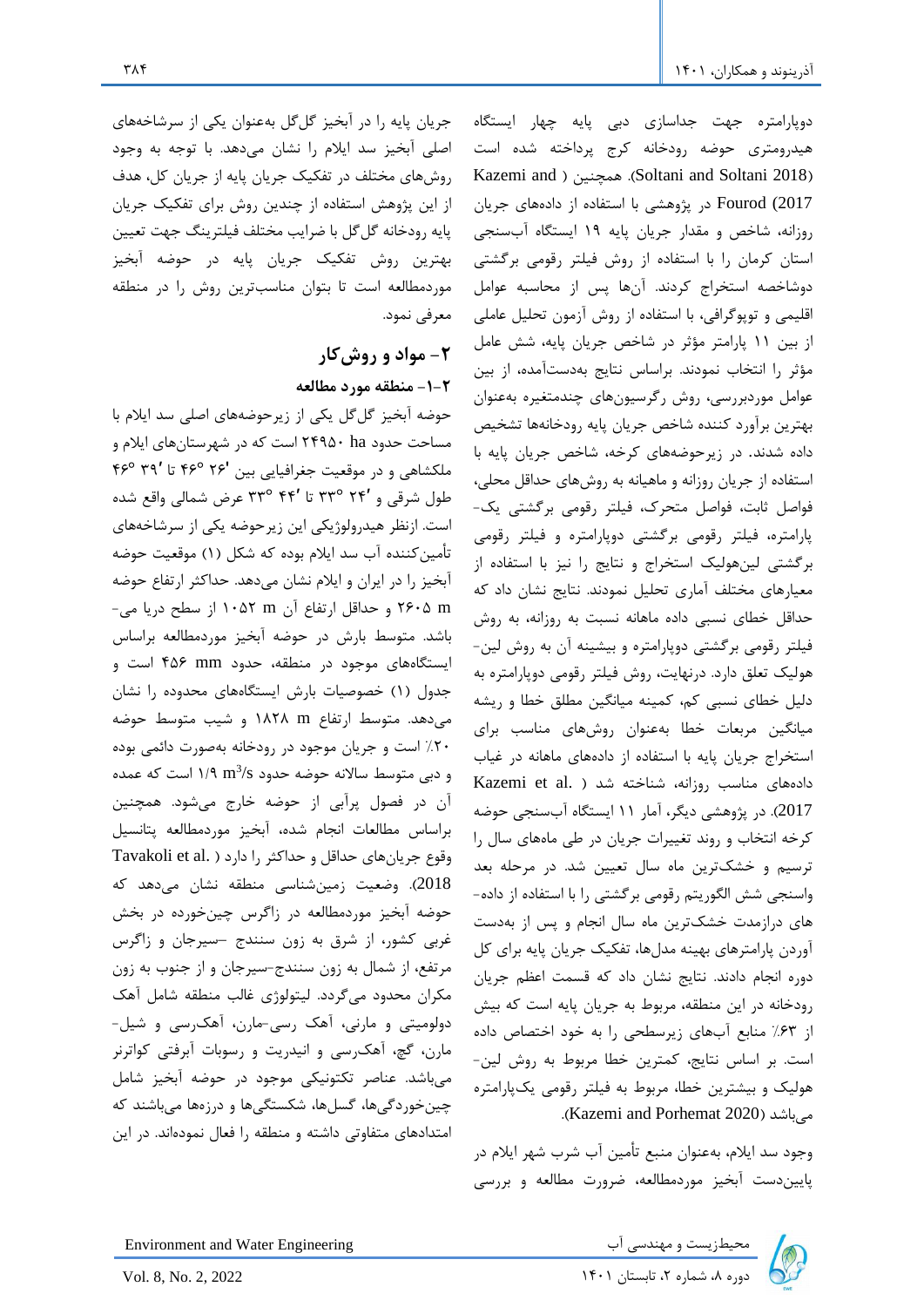

پژوهش، از دادههای جریان اندازهگیری شده ایستگاه گلگل توسط شرکت آب منطقهای استان ایلام استفاده شد.

شکل ۱- موقعیت جغرافیایی حوضه آبخیز گلگل در کشور و استان ایلام Fig. 1 Geographic location of Gol-Gol watershed in Iran and Ilam Province

|                 | Table 1 The mean and percentage of seasonal precipitation of local stations |        |        |        |        |       |  |  |  |
|-----------------|-----------------------------------------------------------------------------|--------|--------|--------|--------|-------|--|--|--|
| <b>Station</b>  | Precipitation                                                               |        |        | Annual |        |       |  |  |  |
|                 |                                                                             | Autumn | Winter | Spring | Summer |       |  |  |  |
| <b>Ilam</b>     | Mean                                                                        | 122.2  | 213.4  | 19     | 0.3    | 100   |  |  |  |
|                 | Percent                                                                     | 29.5   | 51.3   | 93.3   | 3.7    | 480.2 |  |  |  |
| Gol-Gol         | Mean                                                                        | 147.7  | 235.5  | 19.4   | 0.7    | 100   |  |  |  |
|                 | Percent                                                                     | 30.7   | 49     | 93.1   | 4.1    | 472.1 |  |  |  |
| <b>Mishkhas</b> | Mean                                                                        | 152.4  | 222.5  | 19.7   | 0.8    | 100   |  |  |  |
|                 | Percent                                                                     | 32.2   | 47.1   | 101.4  |        | 573   |  |  |  |
| Malekshahi      | Mean                                                                        | 172.4  | 299.2  | 17.7   |        | 100   |  |  |  |
|                 | Percent                                                                     | 30.1   | 52.2   | 19     | 0.3    | 100   |  |  |  |

| جدول ۱- میانگین و درصد بارندگی فصلی ایستگاههای منطقه |  |
|------------------------------------------------------|--|
|------------------------------------------------------|--|

### **-1-2-2 شاخص جریان پایه**

نساکنون چنسدین روش بسرای جداسسازی دبسی پایسه از مشاخص جریان پایه (BFI) <sup>۱</sup> یک روش بدون بعد است که از تقسیم جریان پایه به حجم کل رواناب طی یک دوره آماری مشترک برای نشان دادن توانایی حوضه آبخیز جهت ذخیره و آزادسازی آب در طول دورههای خشک استفاده میشود ه مقدار زیاد شاخص نشان دهنده پایداری رژیم جریان حوضه و حفظ یان پایه رودخانه طی دوره خشک است Zare

## **-2-2 روش پژوهش**

جریسان کسل توســط محققـــین مختلــف ارائـــه شـــده اســت. در پـــژوهش حاضـــر بـــهطور كلی از چهـــار روش زیـر بـهمنظـور جداســازی آبپایــه بــهدلیــل عمومیــت بسیش تب و سبازگاری بیا منطقیه موردمطالعیه، استفاده شد.

<sup>1</sup>Base Flow Index

Environment and Water Engineering دی اب سعیطزیست و مهندسی آب معیطزیست و مهندسی آب ( Environment and Water Engineering<br>دوره ۸، شماره ۲، تابستان ۱۴۰۱ .<br>دوره ۸، شماره ۲، تابستان ۱۴۰۱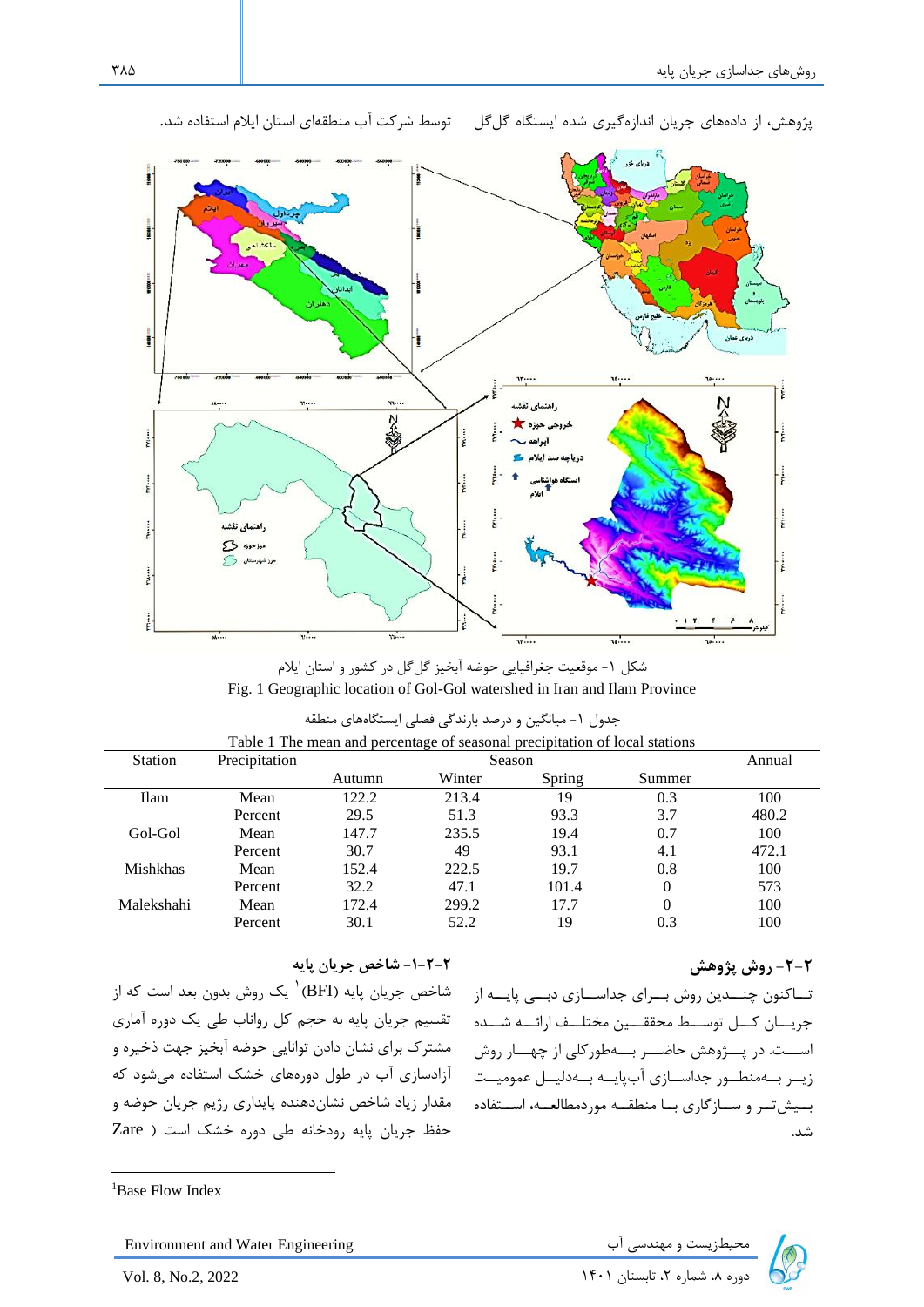Lodouche توسط شاخص این Bidaki et al. 2019 (2001) در سال 1972 ارائه و در سال 1980 توسعه پیدا ده است 2012 .al et Taimori . شاخص یان پایه، نمونهای برای اندازهگیری و مقایسه متغیرهاست، که بر مبنای آن می توان تغییرات ایجاد شده در متغیرهای معینی در طول یک دوره را بررسی نمود (Santhi et al. 2008). برای محاسبۀ شاخص جریان پایه، دبی روزانه به فواصل زمانی پنج روزه بدون همپوشانی تقسیم میشود و برای هر دوره پنجروزه کمترین مقدار جریان انتخاب و سپس ۹۰٪ آن محاسبه می شود. چنانچه هر یک از حداقلهای پنجروزه از مقادیر قبل و بعد آن کوچکتر باشد، بهعنوان مقدار آبپایه در نظر گرفته میشود و سپس با گرفتن میانگین از این مقادیر، دبی پایۀ جریان به دست می آید (رابطه ١).

$$
BFI = \frac{\sum_{i=1}^{n} b_i}{\sum_{i=1}^{n} d_i} \tag{1}
$$

در این رابطه bi مقدار یان پایه در روز i ام و di مقدار . Zare Bidaki et al. 2019 است ام i روز یان

### **2-2-2 نرمافزار WETSPRO**

نرمافزار WETSPRO تحت نرمافزار اکسل اجرا میگردد که شامل صفحات استاندارد برای واردکردن، نمایش نتایج و نمودارهای استاندارد برای نمایش نتایج با الگوریتمهایی در زبان ب نامهنویسی Basic Visual است. ورودیهای این نرمافزار شامل سریهای زمانی پیوسته و متغیرهای هیدرولوژی دبی یان، سطح آب، شدت بارش، غلظت آلودگی و ... میباشند ه متغی هیدرولوژیکی در این پژوهش دبی جریان است. این نرمافزار قادر است هیدروگراف جریان رودخانه را به اجزای آن (جریان سطحی از جریان زیر سطحی) تجزیه کند. همچنین می تواند دبیهای حداقل و حداکثر را براساس شاخصهای مرتبط انتخاب و تفکیک کند. از دیگر قابلیتهای این نرمافزار جداکردن هیدروگرافهای جریان سریع و کند دادهها و تجزیهوتحلیل دادههای جریان حدی می باشد (Willems 2009).

**3-2-2 فیلتر عددی برگشتی** فیلترهای عددی برگشتی<sup>۲</sup> روشی برای تجزیهوتحلیل و پ دازش سیگنال است ه با انتخاب یک آستانه مناسب می -

توان سیگنالهای دارای فرکانس بالا را از سیگنالهای دارای فر کانس پایین جدا نمود. در پردازش سیگنال، عملکرد یک فیلت فقط محدود به حذف یک قسمت ناخواسته از سیگنال نمیباشد بلکه شامل استخراج قسمتهای مهم سیگنال نیز . Mosavipor and Saied Tabtabaei 2011 میباشد بهطور کلی این روش به دو صورت یکپارامتره و دوپارامتره انجام میشود.

## **-1-3-2-2 فیلتر عددی برگشتی یکپارامتره**

این روش ابتدا توسط (1979) Lyne and Hollick ارائه شده و نیازمند پارامت ثابت بازگشت a است. رابطه 2 فیلتر عددی یک پارامتره را نشان می دهد.

$$
b_k = ab_{k-1} + \frac{(1-a)}{2} (y_k + y_{k-1})
$$
 (5)

 $\,$  k(m $^3$ /s) که،  $\,$  bk هریان پایه فیلتر شده در مرحله زمانی a ،k-1(m $^3$ /s) بریان پایه فیلتر شده در مرحله زمانی ( $\,$ k-1)  $\,$ پارامت فیلت م تبط با حوضه آبخیز، yk یان در م حله زمانی yk-1 k جریان کل در مرحله زمانی k-1 است. پارامتر فیلتر (a) در پژوهش حاضر بهترتیب برابر با ۰/۹، ،0/935 ،0/950 0/975 و 0/995 استفاده شده است.

برای محاسبه میزان جریان پایه براساس فیلتر عددی بر گشتی یکپارامتری از محاسبه براساس رابطه (۱) که در 3 این پژوهش بهصورت LHBFI نشان داده شده و همچنین برای این روش نرمافزار تحت وب WHAT نیز استفاده شده است که در این پژوهش بهصورت LHWHAT<sup>؛</sup> نشان داده شده است. روش WHAT یک ب نامه آنالین تحلی هیدروگراف تحت وب است که براساس الگوریتمهای خاص خود محاسبات را انجام میدهد. آخ ین نسخه این ب نامه با سه روش، آبپایه را از کل جریان جدا میکند که شامل، حداقل محلی، روش فاکتور فیلتر عددی و روش فیلتر عدد ب گشتی است. در این سیستم روش حداق محلی، WHAT LMM -<sup>۵</sup> خوانده میشود که هیدروگراف را برای یافتن حداقل جریان رودخانه در طی یک مدت جستجو می کند (Lim et al. 2005). این روش بهعنوان یکی از سادهترین روشهای تفکیک هیدروگ اف بوده و عملک د آن به طبیعت جریان بستگی ندارد و از حداقل مقادیر دبی در دورههای پنج روزه بدون همپوشانی استفاده می کند. ابتدا حداقل مقادیر

Environment and Water Engineering دی الله محیطزیست و مهندسی آب محیطزیست و مهندسی آب محیطزیست و مهندسی آب<br>دوره ۸، شماره ۲، تابستان ۱۴۰۱ Ivol. 8, No. 2, 2022

<sup>1</sup>Water Engineering Time Series PROcessing tool <sup>2</sup>Recursive digital filter

<sup>3</sup>Lyne and Hollic Base Flow Index

<sup>4</sup>Lyne and Hollic WHAT

<sup>5</sup>Local Minimum Method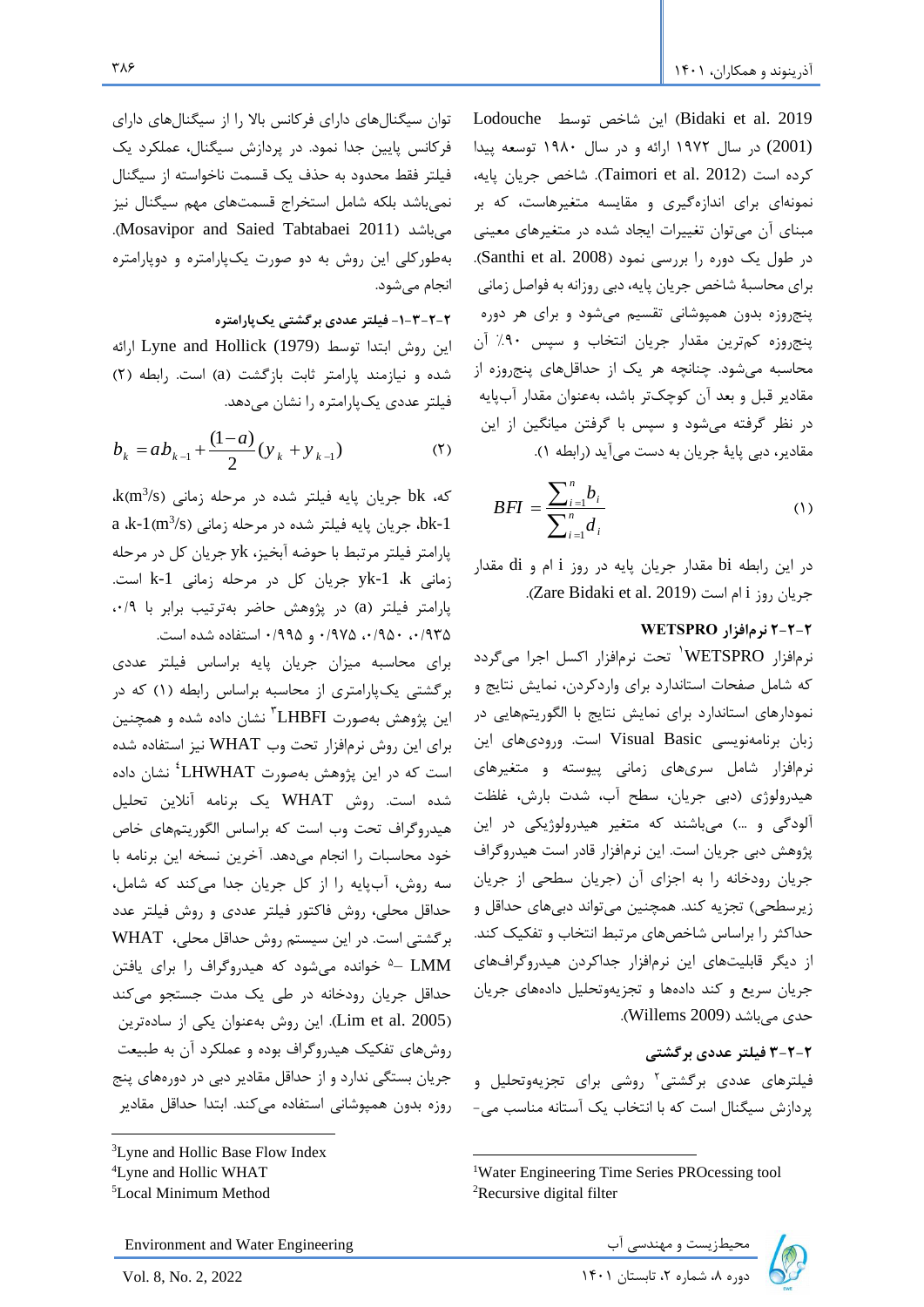دبی در طول مقاطع زمانی پنجروزه تعیین میشود، سپس در بین این مقادیر جریانهایی که ۱/۱۱ برابر کمتر یا مساوی مقادیر قبل و بعد باشد را انتخاب می کند. مقادیر انتخابی بهعنوان نقاط مبنا در نظر گرفته می شوند ( .Stewart et al . 2007

 $(1)$ 

که، bk جریان پایه فیلتر شده در مرحله زمانی (k (m3/s .bk-1، جریان پایه فیلتر شده در مرحله زمانی k-1 (m3/s) به فیلتر شده در a پارامت فیلت م تبط با حوضه آبخیز، yk یان در مرحله زمانی BFImax ،k ماکزیمم شاخص جریان پایه است. پارامت های ض وری در این فیلت a و BFImax هستند که مقادیر BFImax بهصورت جدول (۲) ارائه شده است.

| جدول ۲- مقادیر BFI $_{\rm max}$ برای حوضههای آبخیز با خصوصیات                                                                                                                                                                                                                                     |
|---------------------------------------------------------------------------------------------------------------------------------------------------------------------------------------------------------------------------------------------------------------------------------------------------|
| (Hasani et al. 2012) متفاوت                                                                                                                                                                                                                                                                       |
| Table 2 The amounts of BFI <sub>max</sub> for different                                                                                                                                                                                                                                           |
| watersheds with different characteristicss                                                                                                                                                                                                                                                        |
| characteristicsStream and watershed<br><b>BFImax</b>                                                                                                                                                                                                                                              |
| $0.8\,$<br>Perennial streams with porous aquifers                                                                                                                                                                                                                                                 |
| Ephemeral streams with porous aquifers<br>0.5                                                                                                                                                                                                                                                     |
| Perennial stream with hard rock aquifers<br>0.25                                                                                                                                                                                                                                                  |
| Eckhart برای بررسی و محاسبه مقدار جریان پایه،<br>.<br>آبخوانها را به دو دسته جریان دائمی در آبخوان سنگی و<br>جریان دائمی در آبخوان متخلخل تقسیم نمود. در این<br>پژوهش علاوه بر استفاده از رابطه (۳) و محاسبه جریان از<br>طریق شاخص معرفیشده، از روش و نرمافزار تحت وب<br>WHAT نيز استفاده شد است. |
| بنابراین در این مطالعه نتایج چهار روش شامل فیلتر عدد                                                                                                                                                                                                                                              |
| برگشتی دو پارامتری (Eckhart) براساس شاخص برای                                                                                                                                                                                                                                                     |
| حربان دائم أيخوان سنگ ، ERBFI <sup>'</sup> ، دراساس شاخص                                                                                                                                                                                                                                          |

<sup>1</sup> یان دائمی آبخوان سنگی، ERBFI ، ب اساس شاخص برای جریان دائمی أبخوان متخلخل، EPBFI<sup>۲</sup>، براساس روش WHAT برای جریان دائمی آبخوان سنگی، تریان دائمی WHAT برای جریان دائمی VHAT أبخوان متخلخل، EPWHAT<sup>؛</sup> محاسبه و باهم مقایسه شدند.

Eckhart Rocky Base Flow Index Eckhart Porus Base Flow Index Eckhart Rocky WHAT Eckhart Porous WHAT



**2-3-2-2 فیلتر عددی برگشتی دوپارامتره**

این روش نیز توسط Eckhart در سال 2005 ارائه شد. این روش بر اساس دو پارامتر بازگشت (a) و ماكزيمم شاخص یان پایه BFImax تعیین میشود. معادله این فیلت

بەصورت رابطە (۳) است.  

$$
b_t = \frac{1(1 - BFI_{\max})ab_{k-1} + (1 - a)BFI_{\max} - y_k}{1 - a.BF I_{\max}}
$$

در تمامی روشهای فوق بر اساس شرایط هیدرولوژیکی منطقه و همچنین سوابق پژوهشهای مشابه از فیلت های عددی مشابهی استفاده شده است که در قسمت نتایج به آن ها اشاره شده است.

### **4-2-2 ارزیابی عملکرد مدل ها**

ارزیابی عملکرد مدلها نیازمند مقایسه جریان پایه مشاهداتی با مقادیر برآوردی بر اساس مدل های مورداستفاده است. به دلیل نبود دادههای جریان پایه واقعی، در این پژوهش نتایج شاخص BFI بهعنوان آبپایه مشاهداتی در نظر گرفته شده است 2019 Bidaki Zare . این روش مقدار یان در روزهایی که دارای جریان حداقل با بیشترین تکرار در طول سال است را بهعنوان مقادیر آبپایه در نظر میگیرند. آبپایه حاص از روشهای WETSPRO، LHBFI، LHWHAT، بهعنوان EPWHAT و ERWHAT ،EPBFI ،ERBFI مقادیر برآوردی در نظر گرفته شده است. جهت مقایسه مقادیر شاخص BFI با روشهای ذکرشده از خطاهای مجذور میانگین م بعات RMSE ، معیار میانگین مطلق خطا (MAE) و تعیین ضریب کارایی Nash-Sutcliffe استفاده شد روابط 4 و 5 .

$$
RMSE = \sqrt{\frac{\sum_{i=1}^{n} (yi - yi')^{2}}{n}}
$$
 (f)

$$
MAE = \frac{\sum_{i=1}^{n} (yi - yi')}{n}
$$
 (a)

که،  $yi$  مقدار مشاهدهشده آبپایه، $yi'$  مقدار برآورد شده آب پایه و n تعداد دادهها است.

ض یب ارایی Sutcliffe-Nash مقداری است با دامنه خطای بین ۱ تا منهای بی نهایت که هر چه این مقدار به یک نزدیکتر باشد، نشان دهنده کارایی بهتر مدل است. رابطه (۶) نشاندهنده رابطه این معیار است.

**٣٨٧**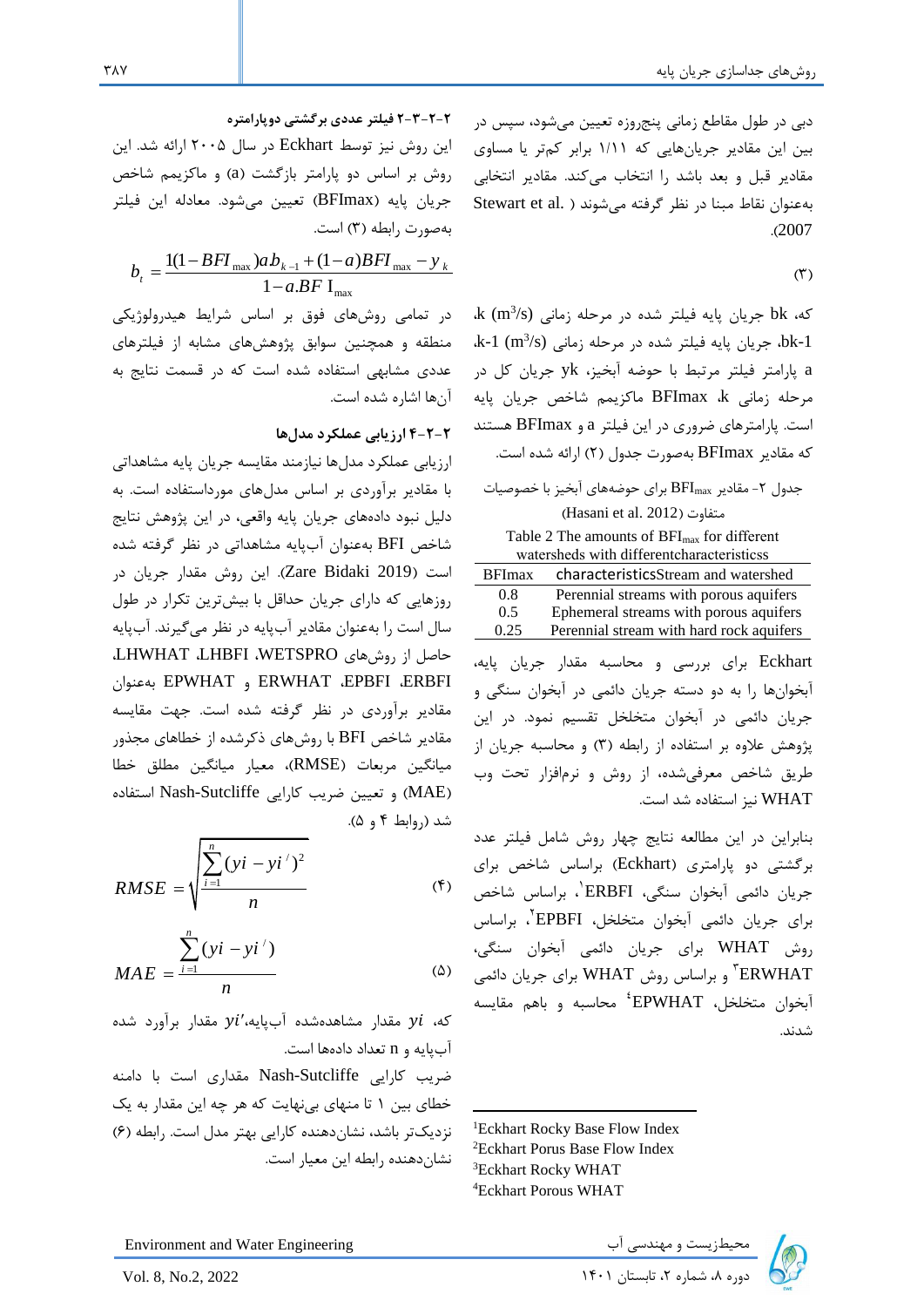$$
NSC = 1 - \frac{\sum_{i}^{n} (yo - ye)^{2}}{\sum_{i}^{n} (yo - ye)^{2}}
$$
 (9)

 ه، yo آبپایه مشاهدهشده، ye مقدار ب آورد شده آبپایه و *yo* میانگین داده های ب آورد شده است. ب ای این معیار مقدار ۱ نشان دهنده تطبیق کامل هیدروگراف شبیهسازی شده و مشاهداتی است.

## **-3 یافتهها و بحث**

### **-1-3 نتایج روش WETSPRO**

نتایج این روش نشان داد که با جداکردن جریانات زیرسطحی از جریان کلی، روند جریان پایه از منطق مناسبی برخوردار بوده است، گرچه در مورد مقادیر آن تفاوت معنیداری وجود

دارد. جدول (۳) نتایج ویژگیهای آماری این روش و سایر روشهای مورداستفاده را نشان میدهد. با مشاهده نمودار شکل (۲) و نتایج جدول (۳) مشخص می شود که دبی پایه در روزهای 3 و 5 سالهای 1991 و 1992 دارای بیشت ین مقدار خود بوده و از ط ف دیگ نتایج گ افیکی این روش نشان میدهد ه آبپایه درصد باالیی از یان را به خود اختصاص نمی دهد.

| جدول ٣- مقادير آماري آبپايه با روش WETSPRO     |
|------------------------------------------------|
| Table 3 The statistical values of base flow by |
| WETSPRO method                                 |

| Statistical | Total flow | Base flow |
|-------------|------------|-----------|
| criteria    | $(m^3/s)$  | $(m^3/s)$ |
| Mean        | 1.945      | 0.587     |
| Maximum     | 152.07     | 4.291     |
| Minimum     | 0.013      | 0.038     |



شکل ۲- نمونهای از تفکیک آبپایه به روش WETSPRO Fig. 2 A sample of base flow separation by WETSPRO method

## **-2-3 روش فیلتر عددی برگشتی**

**-1-2-3 فیلتر عددی برگشتی یکپارامتره** 

نتایج شاخص Hollick and Lyne ب ای دوره 25 ساله آمار ایستگاه موجود در خروجی آبخیز بهعنوان شاخصی برای تعیین ظرفیت حوضه آبخیز نشان داده شده است. با افزایش ضریب فیلتر، جریان پایه کاهش مییابد، بدین معنی که ض یب فیلت 0/9 دارای بیشت ین یان پایه و فیلت 0/995 کمترین جریان پایه را دارد. در شکل (۳) تغییرات ضریب فیلتر و تأثیر آن بر کاهش دبی نشان داده شده است. نتایج میانگین کل جریان با آبپایهی برآوردی با این روش در می ماند.

جدول (۴) نشاندهنده این است که با افزایش ضریب فیلتر، میانگین و حداکثر جریان برآوردی نیز کاهش مییابد. چند بار عبور فیلتر از دادههای جریان بهطور سامانمند فرکانس دادههای هیدروگراف را کاهش داده و در هر عبور مقداری از جریان رواناب سطحی حذف شده و درنهایت جریان پایه باقی

نتایج استفاده از روش LHWHAT با فیلت های ،0/9 ،0/925 ،0/95 ،0/975 0/99 و 0/995 در حوزه آبخیز موردمطالعه نشان از کاهش دبی پایه در اثر افزایش ضریب فیلت دارد. بدینصورت ه ض یب فیلت 0/9 دارای بیشت ین

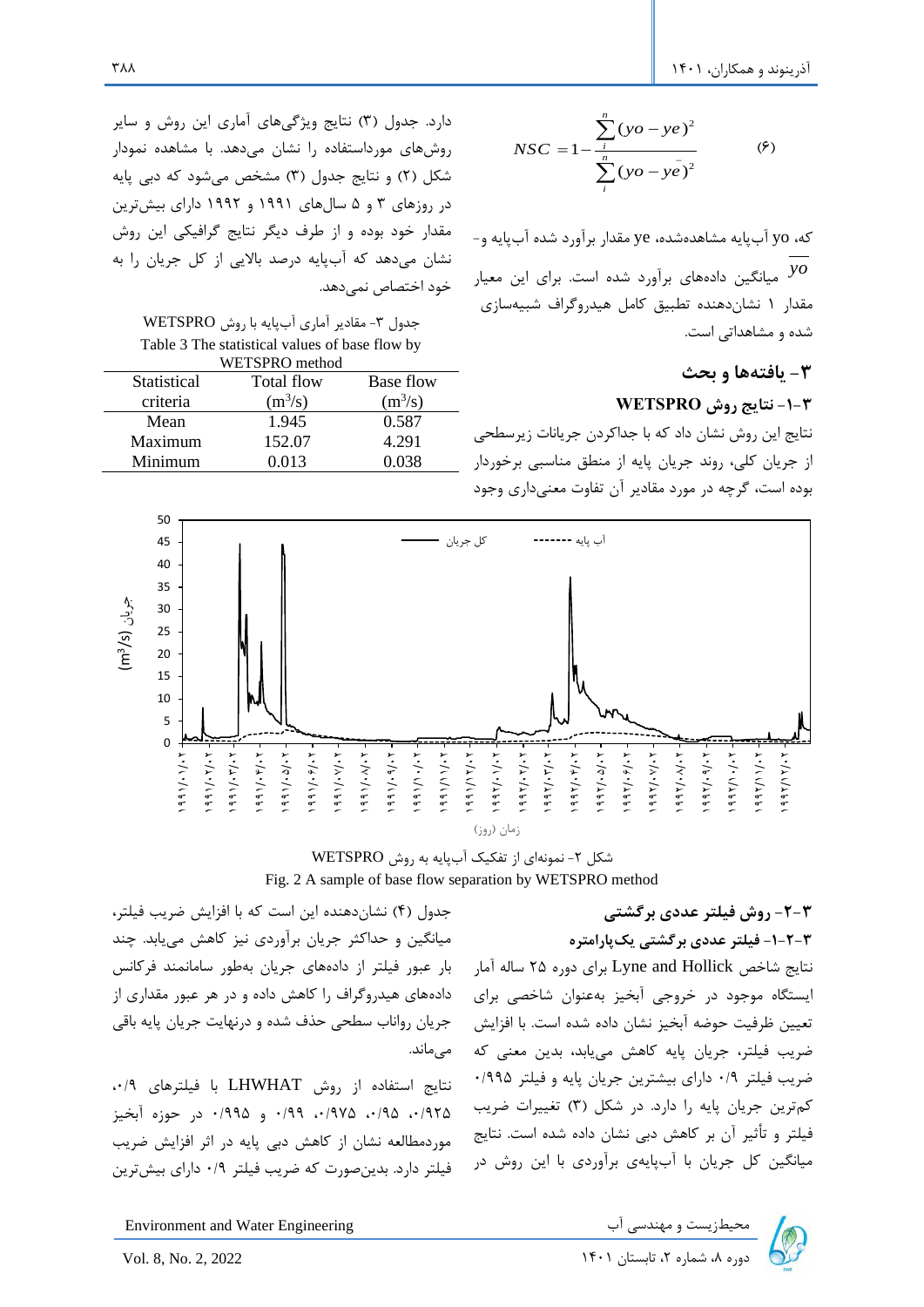جریان پایه و فیلتر ۱۹۹۵۰ کمترین جریان پایه را دارد. نتایج اماری کل جریان با میانگین ابپایه براوردی در این روش در می فیلتر میانگین و حداکثر جریان براوردی کاهش می یابد. جدول (۴) و شکل (۳) نشان میدهد که با افزایش ضریب

| $\tau$ The enarged istic effective of base from by unferent includes asing unferent filters |       |       |       |       |       |       |                      |                      |               |
|---------------------------------------------------------------------------------------------|-------|-------|-------|-------|-------|-------|----------------------|----------------------|---------------|
| Base flow $(m^3/s)$                                                                         |       |       |       |       |       |       |                      |                      | Method        |
|                                                                                             | 0.9   | 0.925 | 0.95  | 0.975 | 0.99  | 0.995 | Total flow $(m^3/s)$ | Statistical criteria |               |
|                                                                                             | 1.582 | 1.546 | 1.49  | 1.369 | 1.21  | 1.14  | 1.945<br>Mean        |                      |               |
|                                                                                             | 43.19 | 36.75 | 27.8  | 16.7  | 8.73  | 6.06  | 152.07<br>Maximum    |                      | <b>LHBFI</b>  |
|                                                                                             | 0.013 | 0.013 | 0.013 | 0.01  | 0.01  | 0.01  | 0.013                | Minimum              |               |
|                                                                                             | 1.5   | 1.45  | 1.382 | 1.228 | 0.981 | 0.78  | 1.945                | Mean                 |               |
|                                                                                             | 41.6  | 34.04 | 25.4  | 14.41 | 7.74  | 4.6   | 152.07               | Maximum              | <b>LHWHAT</b> |
|                                                                                             | 0.013 | 0.013 | 0.013 | 0.013 | 0.013 | 0.013 | 0.013                | Minimum              |               |
|                                                                                             | 0.484 | 0.483 | 0.481 | 0.479 | 0.47  | 0.46  | 1.945                | Mean                 |               |
|                                                                                             | 13.11 | 10.87 | 8.46  | 5.17  | 2.65  | 1.7   | 152.07               | Maximum              | <b>ERBFI</b>  |
|                                                                                             | 0.01  | 0.01  | 0.01  | 0.01  | 0.01  | 0.01  | 0.013                | Minimum              |               |
|                                                                                             | 1.508 | 1.49  | 1.48  | 1.43  | 1.33  | 1.219 | 1.945                | Mean                 |               |
|                                                                                             | 76.08 | 66.89 | 56.21 | 38.58 | 21.87 | 13.19 | 152.07               | Maximum              | <b>EPBFI</b>  |
|                                                                                             | 0.01  | 0.013 | 0.013 | 0.013 | 0.013 | 0.013 | 0.013                | Minimum              |               |
|                                                                                             | 0.481 | 0.48  | 0.47  | 0.47  | 0.43  | 0.385 | 1.945                | Mean                 |               |
|                                                                                             | 13.59 | 10.82 | 8.46  | 5.17  | 2.64  | 1.684 | 152.07               | Maximum              | <b>ERWHAT</b> |
|                                                                                             | 0.006 | 0.007 | 0.008 | 0.010 | 0.011 | 0.012 | 0.013                | Minimum              |               |
|                                                                                             | 1.49  | 1.48  | 1.45  | 1.39  | 1.25  | 1.105 | 1.945                | Mean                 |               |
|                                                                                             | 74.86 | 65.52 | 55.15 | 36.78 | 19.97 | 12.07 | 152.07               | Maximum              | <b>EPWHAT</b> |
|                                                                                             | 0.012 | 0.012 | 0.012 | 0.012 | 0.012 | 0.012 | 0.013                | Minimum              |               |
|                                                                                             |       |       |       |       |       |       |                      |                      |               |

| جدول ۴- خصوصیات آماری آبپایه به روشهای متفاوت و فیلترهای مختلف                                |  |
|-----------------------------------------------------------------------------------------------|--|
| Table 4 The characteristic criteria of base flow by different methods using different filters |  |



شکل ۳- نمونهای از جداسازی جریان پایه به روش فیلتر عددی برگشتی یکپارامتری با روشها و فیلترهای متفاوت Fig. 3 A sample of base flow separation by Lyne and Hollick using different methods and filters

> **-2-2-3 فیلتر عددی برگشتی دوپارامتره 1-2-2-3 آبخوان متخلخل**  نتایج روش فیلتر دوپارامتره عددی برگشتی در محیط آبخوان متخلخل و با استفاده از شاخص جریان نشان داد که مقدار میانگین، حداکثر شاخص جریان پایه با ضرایب فیلتر  $\cdot$ ۰/۹ ، ۱۹۲۵ ، ۱۹۷۵ ،۰/۹۷۵ ،۰/۹۹ برابر با ۰/۸ هت تفکیک آب پایه حوضه آبخیز است. همچنین نتایج

تفکیک آب پایه ایستگاه موردمطالعه در جدول (۴) و شکل 4 نشان داده شده است.

از طرف دیگر نتایج میانگین کل جریان با میانگین آبپایه ب آوردی در روش EPWHAT در دول 4 نشان میدهد که با افزایش ضریب فیلتر، میانگین و حداکثر جریان برآوردی کاهش می بابد. این نیز دلیل بر کاهش دبی پایه با افزایش ضریب فیلتر است. شکل (۴) نمودار تغییرات و

Environment and Water Engineering محیطزیست و مهندسی آب Environment and Water Engineering<br>دوره ۸، شماره ۲، تابستان ۱۴۰۱ - 2021 . No. 2, 2022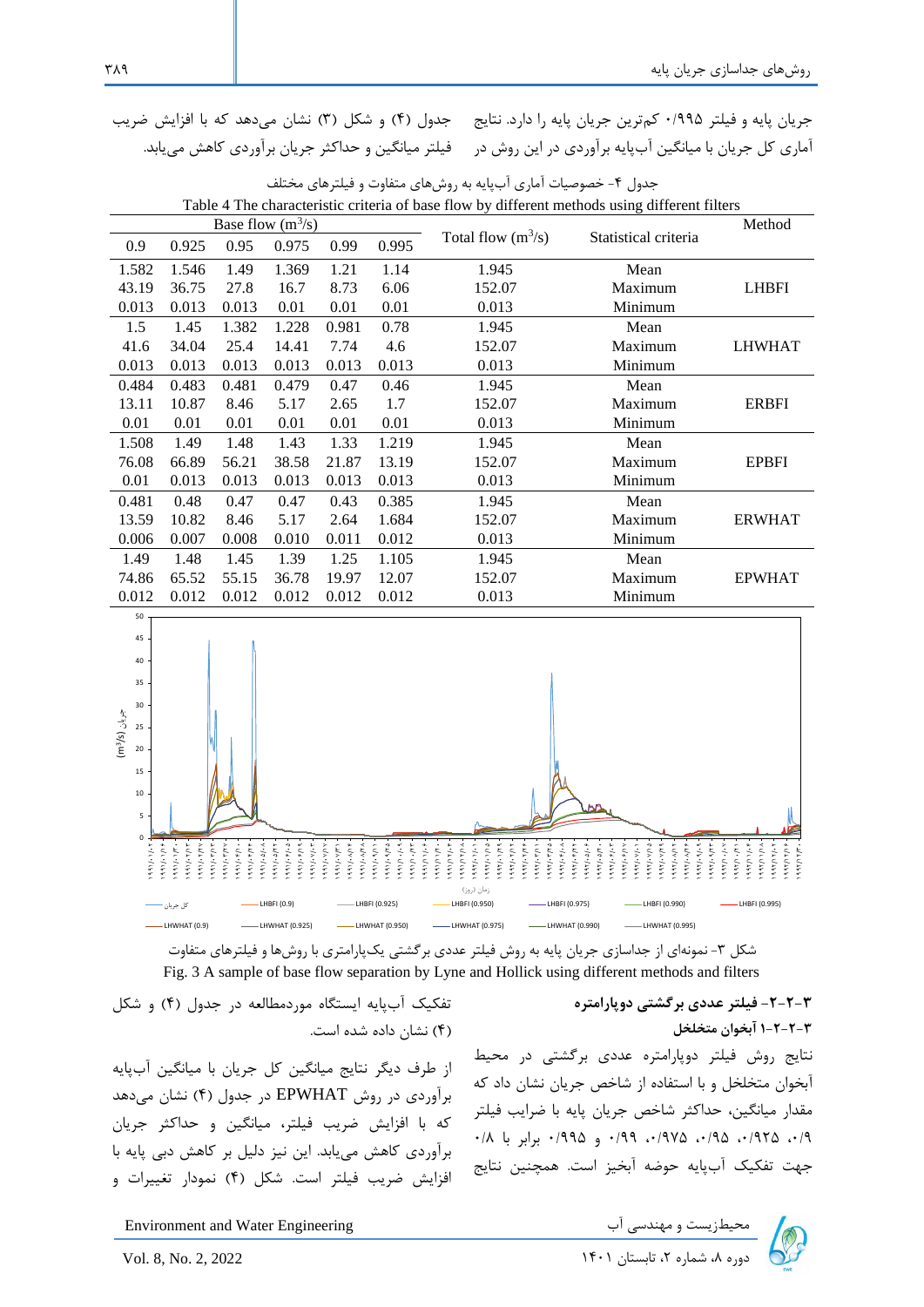

جداسازی جریان پایه از جریان کل را بر اساس روش فوق را هنشان میدهد.

شکل ۴- نمونهای از جداسازی آب $بایه به روش فیلتر عددی بر گشتی دوپارامتری با فیلترهای مختلف برای آبخوان متخلخل$ Fig. 4 A sample of base flow separation by Eckhart method using different filters and porous aquifer

از طرف دیگر جدول (۴) میانگین کل جریان با میانگین آب پایه ب آوردی با روش ERWHAT را نشان میدهد. نتایج این روش نیز نشان میدهد که با افزایش ضریب فیلتر میانگین و حداکثر جریان برآوردی کاهش می یابد. شکل (۵) نیز نشان می دهد که مقدار جریان پایه برای ضرایب مختلف به فرض سخت و سنگی بودن آبخوان و نفوذپذیری کم در مقایسه با آبخوان متخلخل بهشدت کاهش یافته است. نتایج همچنین کاهش جریان پایه با افزایش ضریب فیلتر را نشان میدهد، بدین معنی ه ض یب فیلت 0/9 دارای بیشت ین یان پایه و فیلت 0/995 مت ین یان پایه را دارد.

**-2-2-2-3 آبخوان سنگی**  نتایج نمودار و جداول به دستآمده از فیلتر دوپارامتره در محیط آبخوان سنگی براساس شاخص جریان نشان داد که افزایش ضریب فیلتر باعث کاهش جریان پایه در نتایج ایستگاه میشود، طوری که ضرب فیلتر ۰/۹، جریان پایه بیشتری نسبت به فیلتر ۱۹۹۵۰ دارد. با افزایش ضریب فیلتر، میانگین و حداکثر جریان برآوردی کاهش مییابد که این مقدار در مقایسه با آبخوان متخلخل اختلاف زیادی داشته و خود نشاندهنده متخلخل بودن حوضه آبخیز موردمطالعه با توجه به میانگین شاخص جریان پایه به مقدار ۱/۲۴۵ m<sup>3</sup>/s دارد. جدول (۴) و شکل (۵) مقدار تغییرات دبی پایه را نسبت به تغییر فیلتر نشان می دهد.



شکل ۵- نمونهای از جداسازی آبپایه به روش فیلتر عددی برگشتی دوپارامتری با فیلترهای مختلف برای آبخوان سنگی Fig. 5 A sample of base flow separation by Eckhart method using different filters and rocky aquifer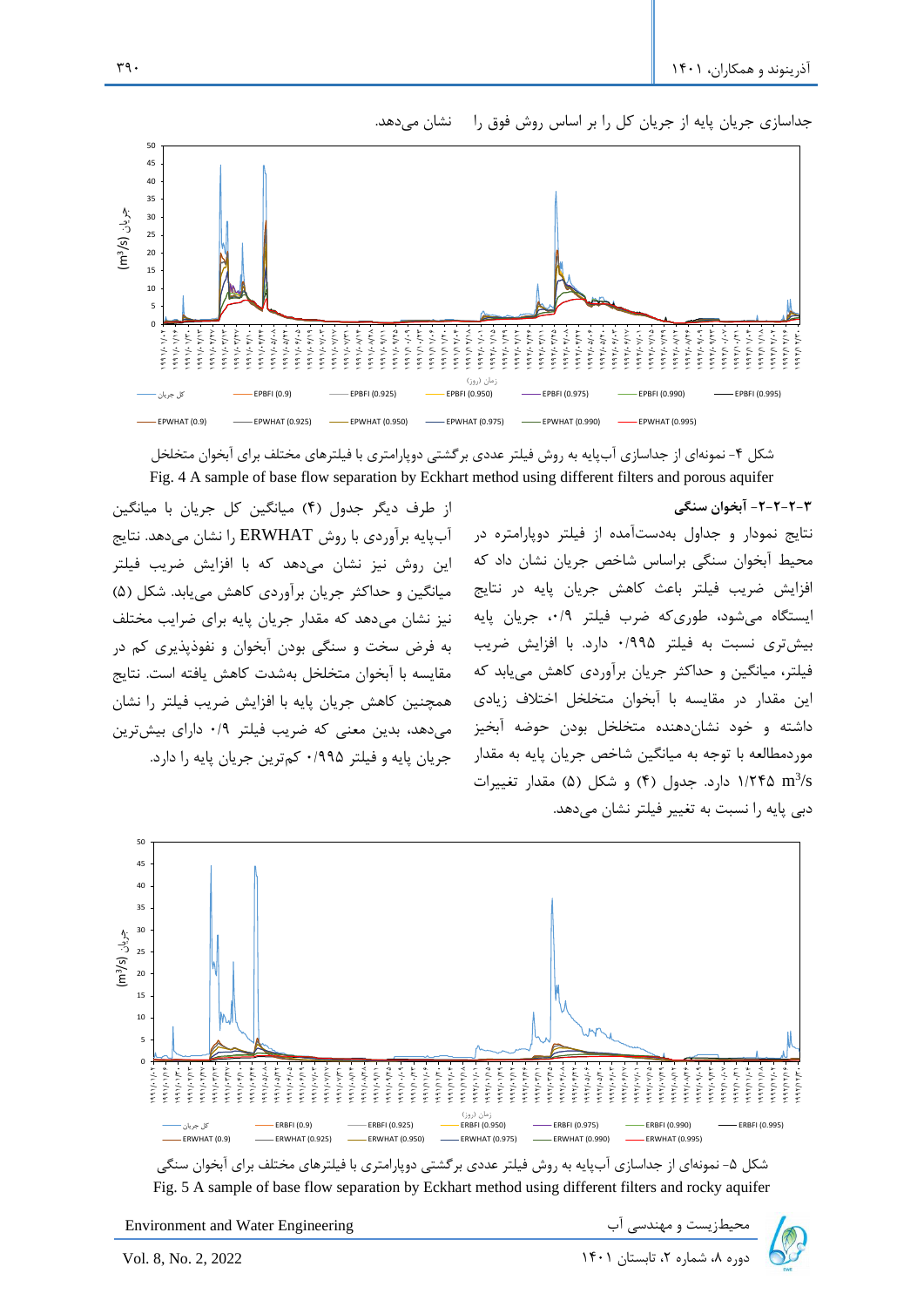مشابه است.

**عددی برگشتی یک پارامتره** 

**-3-3 مقایسه جریان پایه با روشهای مختلف 1-3-3 مقایسه شاخص BFI با روش WETSPRO**

نتایج آزمون مقایسه نتایج یان پایه بین شاخص BFI و روش WETSPRO نشان داد ه میانگین معیار ب اساس این روش برابر با ۰/۵۸۶ بوده و در سطح خطای کمتر از ۰/۰۵ معنادار است، یعنی تفاوت بین معیار WETSPRO و شاخص BFI معنادار است كه نشاندهنده نامناسب بودن این روش برای تفکیک جریان پایه در این حوضه و حوضههای

**-2-3-3 مقای سه شاخص BFI و روشهای فیلتر** 

مقایسه نتایج شاخص جریان پایه با روش LHBFI، با ضرایب مختلف نشان داده است که میانگین جریان پایه اختلاف زیادی با میانگین شاخص جریان پایه دارد. از طرف دیگر مقایسه نتایج نشان داد که میانگین جریان پایه در روش

مقایسه نتایج عددی و گ افیکی میانگین دبی یان پایه و یان اصلی در تمامی روشهای بکار گ فته شده نشان می- دهد که درصد بالایی از جریان اصلی رودخانه به آبپایه اختصاص دارد. دلیل این امر را میتوان در کمیت و کیفیت بارش منطقه، زمینشناسی و عوامل تکتونیک منطقه و تغییرات ارتفاع حوضه جستجو کرد، بهطوری که میانگین بارش سالانه در حوضه موردمطالعه در ایستگاه گلگل به مقدار mm 456 و سنگشناسی غالب حوضه تشکیالت آهکی بوده ه قابلیت نفوذ باالیی داشته و ارتفاع حوضه نیز دامنه وسیعی را به خود اختصاص داده است. از طرف دیگر تناسب نسبتاً مناسبی از کاربری اراضی در حوضه برقرار بوده و پوشش گیاهی نگلی و م تعی و همچنین باغات متعدد و اراضی دیم ازجمله مهمترین کاربریهای غالب منطقه است که باعث نفوذ جریان و تقویت آبهای زیرزمینی شده و بخش عمدهای از جریانهای سطحی را به جریان آبپایه تبدیل می کنند.

**-4-3 ارزیابی کارایی روشهای تفکیک جریان پایه**  نتایج تفکیک دبی پایه با روشهای مختلف نشان داد ه روشهای تفکیک جریان پایه در ایستگاه گلگل، نتایج با دقتهای متفاوتی را نشان می دهد. مقدار ض یب ارایی (NS) با سه مقدار ۰/۸۸۷ و ۰/۸۷۲ به ترتیب برای روشهای LHWHAT، EWHAT و EPBFI نتایج مناسبی را نشان دادند. روشهای تعیینشده با مقادی خطا نیز بررسی شدند که روشهای LHWHAT و EPWHAT به ترتیب با ضرایب ۰/۹۷۵، ۰/۹۹ و ۰/۹۹۵ دارای کمترین خطا هستند. از نظ معیار RMSE نیز روش LHWHAT با ض یب ،0/975 EPWHAT با ض یب 0/995 و EPBFI با ضریب ۰/۹۹۵ به ترتیب، ۰/۶۳، ۰/۶۳ و ۰/۸۷ خطا را نشان دادند. بهطور لی با مقایسه مقادی خطاها، روش LHWHAT با ضریب ۰/۹۷۵، مناسبترین روش برای جداسازی جریان پایه در حوضه آبخیز گلگل است. نتایج آزمون خطا در جدول (۵) نشان داده شده است.

در این راستا، نتایج پژوهش Combalicer et al. (2008) نشان داد ه روشهای WHAT و BFI از مناسبت ین روشها برای تفکیک جریان پایه میباشند، همچنین روش Taimori et al. (2012) روش های حداقل محلی و روش فیلتر عددی یکپارامتره و دوپارامتره بهمنظور برآورد دبی پایه جریان روزانه را بررسی و کاهش آبپایهی برآوردی را با

LHWHAT با ضریب فیلتر ۰/۹۷۵ دارای میانگین ۱/۲۲ بوده و دارای اختالف معنادار نبوده است. نتایج شاخص BFI در سطح ۹۵ درصد در ایستگاه هیدرومتری موردمطالعه با روش LHWHAT با ض یب 0/975 دارای ارتباط معناداری است. **-3-3-3 مقایسه شاخص BFI و روشهای عددی برگشتی دوپارامتره** 

**الف-آبخوان متخلخل**

نتایج مقایسه نشان داد که مقدار شاخص جریان پایه با نتایج روش EPWHAT و ض یب فیلت /990 0 دارای ارتباطی معنادار بوده و با سای روشها اختالف زیادی را نشان می- دهد. همچنین نتایج حاص از شاخص BFI در سطح اطمینان ۰/۹۵ در ایستگاه گل گل با نتایج روش EPBFI با ضریب فیلتر ۰/۹۹ و میانگین ۱/۲۱ برای جریان دائمی با آبخوان متخلخ ، اختالف معناداری نداشته و در بقیه موارد دارای اختالف میباشند.

**ب- آبخوان سنگی**

با تو ه به ماهیت و ش ایط زمینشناسی و هیدرولوژیکی حوضه مورد مطالعه، نتایج استفاده از روشهای تجزیه یان پایه نشان داد که فرض سنگی بودن آبخوان با شرایط موجود همخوانی نداشته و نتایج به دستآمده با واقعیتهای مو ود اختالف زیادی را نشان میدهد.

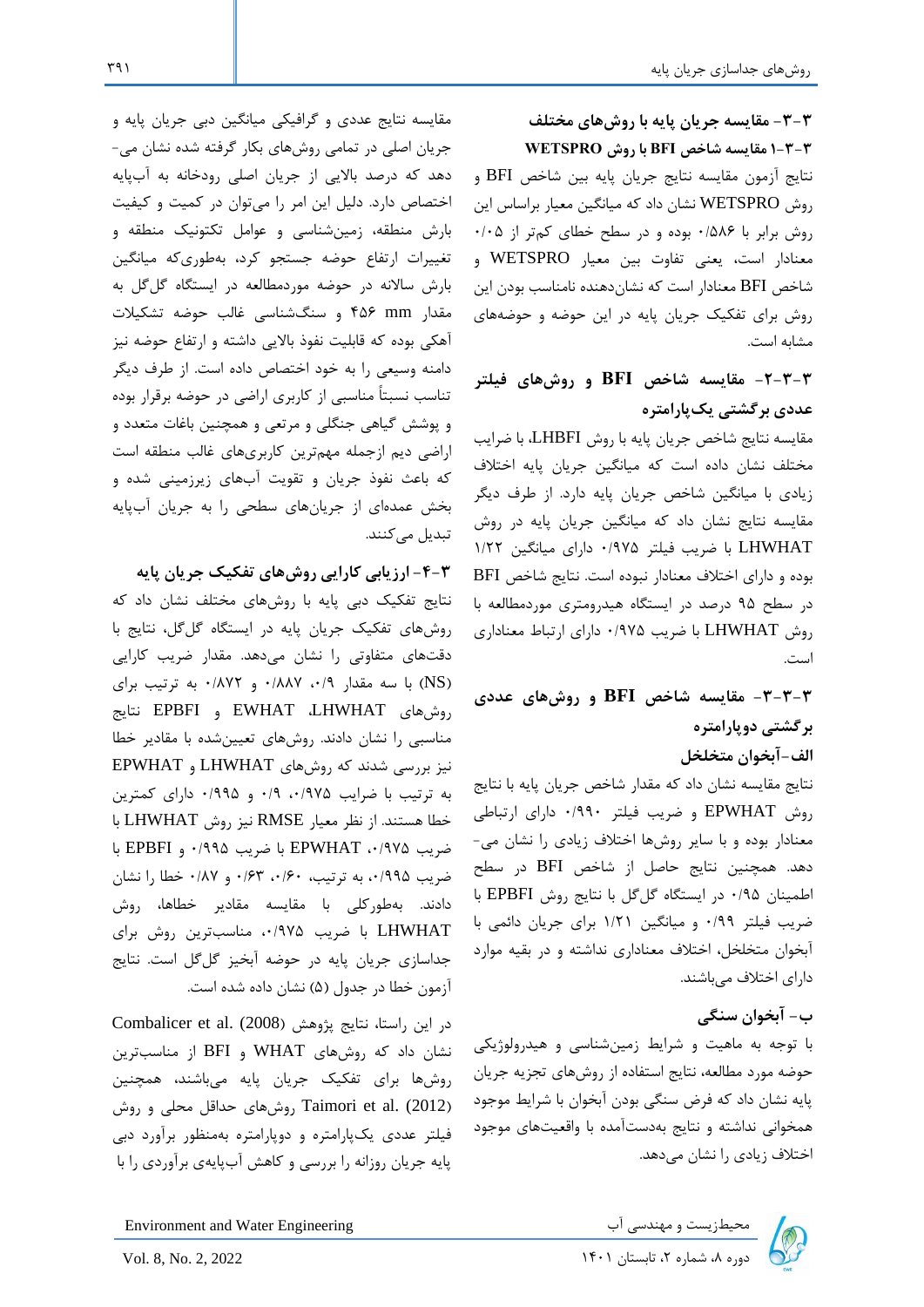افزایش ضریب فیلترینگ مشاهده کردند که با نتایج پژوهش  $Z$ are Bidaki et al. حاضر تطابق نسبی دارند. در حالی که  $\alpha$ 2019) در ایستگاه آبسرده رودخانه تیره لرستان، روش لین هولیک BFI با فیلت 0/975 را با تو ه به معیار RMSE و NS مناسبترین روش جهت تفکیک آبپایه در طول Y۰ yr

آماری انتخاب کردند که تطابق کمتری با نتایج مطالعه حاضر دارند. بنابراین میتوان نتیجه گرفت که با توجه به شرایط لیتولوژی و توپوگرافی و حتی موقعیت جغرافیایی حوضهها، روشهای متفاوتی میتوانند برای حوضههای موردمطالعه مناسب باشند.

| جدول ۵- مقایسه نتایج ارزیابی کارایی روشهای مختلف برآورد دبی پایه با استفاده از معیارهای آماری           |  |  |  |  |  |
|---------------------------------------------------------------------------------------------------------|--|--|--|--|--|
| Table 5 Comparison the results of different methods for base flow separation using statistical criteria |  |  |  |  |  |

| No.            | Method           | Nash-<br>Sutcliffe | <b>RMSE</b> | <b>MAE</b> | No. | Method                | Nash-<br>Sutcliffe | <b>RMSE</b> | <b>MAE</b> |
|----------------|------------------|--------------------|-------------|------------|-----|-----------------------|--------------------|-------------|------------|
| 1              | <b>WETSPRO</b>   | 0.55               | 1.27        | 1.62       | 20  | ERBFI $(0.9)$         | 0.54               | 1.27        | 1.63       |
| 2              | LHBFI $(0.9)$    | 0.53               | 1.30        | 1.70       | 21  | ERBFI (0.925)         | 0.55               | 1.26        | 1.60       |
| 3              | LHBFI (0.925)    | 0.63               | 1.14        | 1.13       | 22  | <b>ERBFI</b> (0.950)  | 0.55               | 1.26        | 1.60       |
| $\overline{4}$ | LHBFI (0.950)    | 0.75               | 0.95        | 0.90       | 23  | ERBFI (0.975)         | 0.52               | 1.30        | 1.70       |
| 5              | LHBFI (0.975)    | 0.86               | 0.71        | 0.50       | 24  | <b>ERBFI</b> (0.990)  | 0.44               | 1.41        | 2.00       |
| 6              | LHBFI (0.990)    | 0.86               | 0.69        | 0.48       | 25  | ERBFI (0.995)         | 0.38               | 1.49        | 2.22       |
| 7              | LHBFI (0.995)    | 0.82               | 0.80        | 0.64       | 26  | EPWHAT(0.9)           | $-0.07$            | 1.97        | 3.91       |
| 8              | LHWHAT $(0.9)$   | 0.61               | 1.18        | 0.40       | 27  | <b>EPWHAT</b> (0.925) | 0.11               | 1.78        | 3.19       |
| 9              | LHWHAT (0.925)   | 0.72               | 0.99        | 0.99       | 28  | <b>EPWHAT</b> (0.950) | 0.35               | 1.52        | 2.33       |
| 10             | LHWHAT (0.950)   | 0.82               | 0.78        | 0.62       | 29  | <b>EPWHAT</b> (0.975) | 0.65               | 1.11        | 1.23       |
| 11             | LHWHAT $(0.975)$ | 0.90               | 0.60        | 0.36       | 30  | <b>EPWHAT</b> (0.990) | 0.86               | 0.69        | 0.48       |
| 12             | LHWHAT (0.990)   | 0.84               | 0.75        | 0.57       | 31  | <b>EPWHAT</b> (0.995) | 0.88               | 0.63        | 0.40       |
| 13             | LHWHAT (0.995)   | 0.7                | 1.03        | 1.07       | 32  | ERWHAT $(0.9)$        | 0.54               | 1.27        | 1.63       |
| 14             | EPBFI $(0.9)$    | $-0.12$            | 2.01        | 4.07       | 33  | <b>ERWHAT</b> (0.925) | 0.55               | 1.26        | 1.60       |
| 15             | EPBFI (0.925)    | 0.74               | 1.83        | 3.35       | 34  | <b>ERWHAT</b> (0.950) | 0.55               | 1.26        | 1.60       |
| 16             | EPBFI (0.950)    | 0.31               | 1.57        | 2.49       | 35  | <b>ERWHAT</b> (0.975) | 0.50               | 1.33        | 1.78       |
| 17             | EPBFI (0.975)    | 0.60               | 1.19        | 1.43       | 36  | <b>ERWHAT (0.990)</b> | 0.42               | 1.43        | 2.06       |
| 18             | EPBFI (0.990)    | 0.82               | 0.80        | 0.64       | 37  | <b>ERWHAT</b> (0.995) | 0.35               | 1.53        | 2.34       |
| 19             | EPBFI (0.995)    | 0.87               | 0.67        | 1.95       |     |                       |                    |             |            |

## **-4 نتیجهگیری**

در این پژوهش، سه روش متفاوت و م سوم WETSPRO، فیلتر عددی برگشتی یکپارامتری و فیلتر عددی برگشتی دوپارامتری برای حالات مختلف و ضرایب فیلتر متفاوت با استفاده از روشهای شاخص جریان پایه و نرمافزار تحت وب WHAT، جریان پایه ایستگاه هیدرومتری گلگل در استان ایلام برای یک دوره Y۵ yr آماری از جریان اصلی رودخانه تفکیک و نتایج بهدستآمده موردبررسی قرار گرفتند. براساس محاسبات و تحلیل های انجام شده، موارد زیر حاصل شده است:

-1 آبپایه در این ایستگاه بخش عمدهای از یان اصلی را به خود اختصاص داده است، طوری که میانگین کل جریان ۱/۲۴۵ سیانگین شاخص جریان پایه ۱/۲۴۵ m<sup>3</sup>/s (۱/۲۴۵ m3 است.

۲- روش LHWHAT از بین سایر روشهای بکار برده شده دارای کمترین انحراف و خطا را نسبت به سایر روشها را

دارد. ازنظر انحراف میانگین جریان پایه نسبت به شاخص یان پایه نیز پس از روش LHWHAT، روشهای EPWHAT با ض یب 0/995 و سپس EPBFI با ض یب ۰/۹۹۵ بهدلیل بیشترین تکرار در بین سایر روشها، مناسبت ین میباشند.

-3 روش EPWHAT با ض یب فیلت 0/990 بهدلی نزدیک بودن میانگین جریان پایه آن ۱/۲۵ ۱/۲۵ به میانگین شاخص ریان پایه ۱/۲۴ m<sup>3</sup>/s را روش مناسبی در نظر گرفت. بنابراین نتایج این پژوهش نشان می دهد که روش WHAT روش مناسبی برای تخمین آبپایه در این حوضه و حوضه-های مشابه می باشد.

-4 روشهای تأیید و مع فیشده فوق ب ای حوزه آبخیز گ - گل و حوضههای نزدیک مشابه از کارایی مناسبی برخوردار بوده و می تواند مورداستفاده قرار گیرد.

لازم به ذکر است که با توجه به تغییرات شدید اقلیمی و خشک سالی های دورهای ایران و منطقه مورد پژوهش، ارزش-دهی به آبهای یان پایه بهعنوان آب موردنیاز فعالیتهای



Environment and Water Engineering دوره به معندسی آب المحیطزیست و مهندسی آب استان در استان در تابستان در استان در استان ۷۵۱. 8, No. 2, 2022 استان<br>دوره ۸، شماره ۲، تابستان ۱۴۰۱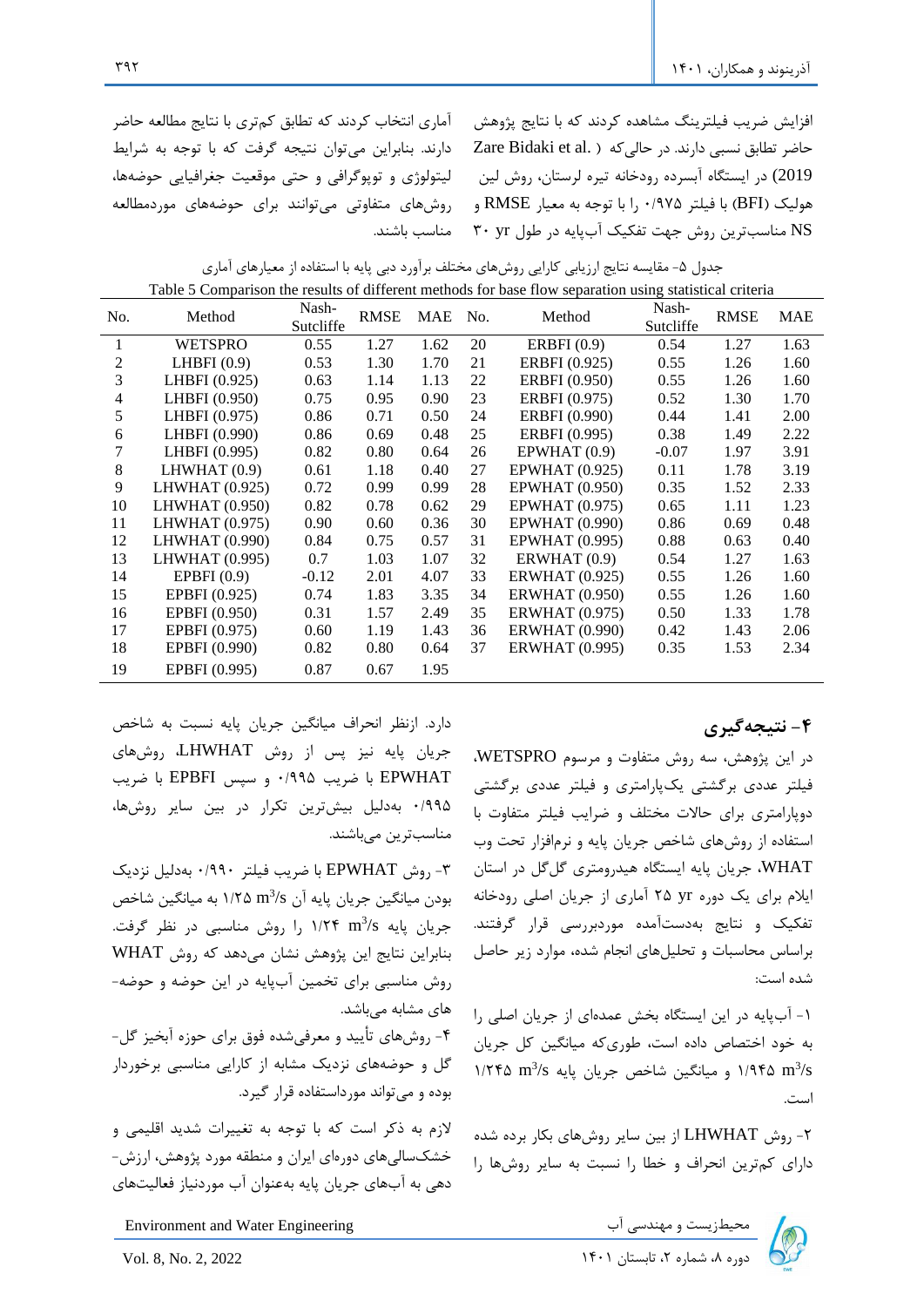دادههای مورد استفاده این پژوهش م بوط به ش ت آب منطقهای ایالم است.

**تضاد منافع نویسندگان** 

نویسندگان این مقاله اعالم می دارند ه هیچ تضاد منافعی در رابطه با نویسندگی و یا انتشار این مقاله ندارند .

## **References**

- Ahiablame L., Chaubey I., Engel B., Cherkauer K. and Merwade V. (2013). Estimation of annual base flow at ungauged sites in Indiana USA. J. Hydrol., 476, 13-27.
- Arnold J. G. and Allen P. M. (1999). Validation of automated methods for estimating base flow and groundwater recharge from stream flow records. J. Am. Water Resour. Assoc., 35(2), 411- 424.
- Bloomfield J., Allen D. and Griffiths K. (2009). Examining geological controls on base flow index (BFI) using regression analysis: An illustration from the Thames Basin, UK. J. Hydrol., 373, 164–176.
- Bosch D. D., Arnold J. G., Allen P. G., Lim K. J. and Park Y. S. (2017). Temporal variations in baseflow for the Little River experimental watershed in South Georgia, USA. J. Hydrol. Reg. Stud., 10, 110–121.
- Capesius, J. P. and Arnold L. R. (2012). Comparison of Two Methods for Estimating Base Flow in Selected Reaches of the South Platte River, Colorado, US. Geological Survey: Reston, VA, USA.
- Chimtengo M., Ngongondo C., Tumbare M. and Monjerezi M. (2014). Analysing changes in water availability to assess environmental water requirements in the Rivirivi River basin, Southern Malawi. Phys. Chem. Earth A/B/C, 67, 202–213.
- Combalicer E. A., Lee S. H., Ahan S., Kim D. Y. and Im S. (2008). Comparing ground water recharge and Base flow in The Bukmoongol Small-Forested Watershed, Korea. J. Earth Syst. Sci., 117(5), 553-566.
- Hasani M., Rahimi M., Samee M. and Khamoushi M. R. (2012). Study of efficiency of various base flow separation methods in

Environment and Water Engineering دوره بالمحیطزیست و مهندسی آب استان ۱۴۰۱ Environment and Water Engineering<br>Vol. 8, No. 2, 2022

محیطزیستی از اهمیت بالایی برخوردار بوده و بایستی مدنظر \_\_\_**دستر سی به دادهها** تصمیم *گ*یرندگان قرار گیرد.

**سپاسگزاری** 

این مقاله د<sub>ر د</sub>استای اهداف هسته پژوهشی مدیریت حوزه آبخیز معاونت پژوهشی دانشگاه ایلام تهیه شده که از ایشان قدردانی بعمل میآید. دادههای این تحقیق از شرکت آب منطقهای ایالم تهیه شده است ه همکاری ایشان شایسته تقدی است.

arid and semi-arid rivers (Case study: Hablehroud basin). Arid. Biom. Scie. Res. J., 2(2), 10-22 [In Persian].

- Kazemi R. and Fourod Sh. (2017). Regional investigation and estimation of base flow index in homogeneous basins of Kerman Providence. J. Watershed Manag. Eng., 9(1), 97-107 [In Persian].
- Kazemi R., Safari A., Karam A., Porhemat J. (2017). Investigation on impact of stream flow data temporal resolution on base flow separation in Karkhe Basin. J. Watershed Manag. Eng., 8(4), 400-413 [In Persian].
- Kazemi R. and Porhemmat J. (2020). Calibration of recursive digital filters to separate the base flow, case study: Karkheh Basin. J. Watershed Manag. Eng., 12(1), 30-43 [In Persian].
- Kelly L., Kalin R. M., Bertram D., Kanjaye M., Nkhata M. and Sibande H. (2019). Quantification of Temporal Variations in Base Flow Index Using Sporadic River Data: Application to the Bua Catchment, Malawi. Water, 11, 9.
- Lim K. J., Engel B. A., Tang Z., Choi J., Kim K. S., Muthukrishnan S. and Tripathy D. (2005). Automated web GIS based hydrograph analysis tool, WHAT. J. Am. Water Resour. Assoc., 41(6), 1407–1416. Available online at: https://engineering.purdue.edu/mapserve/WH

AT

Lodouche A., Probst D., Viville S., Baque M., Loubet J., Probst L. and Bariac T. (2001). Hydrograph separation using isotopic, chemical and hydrological approaches (Strengbach catchment, France). J. Hydrol., 242, 255-274.